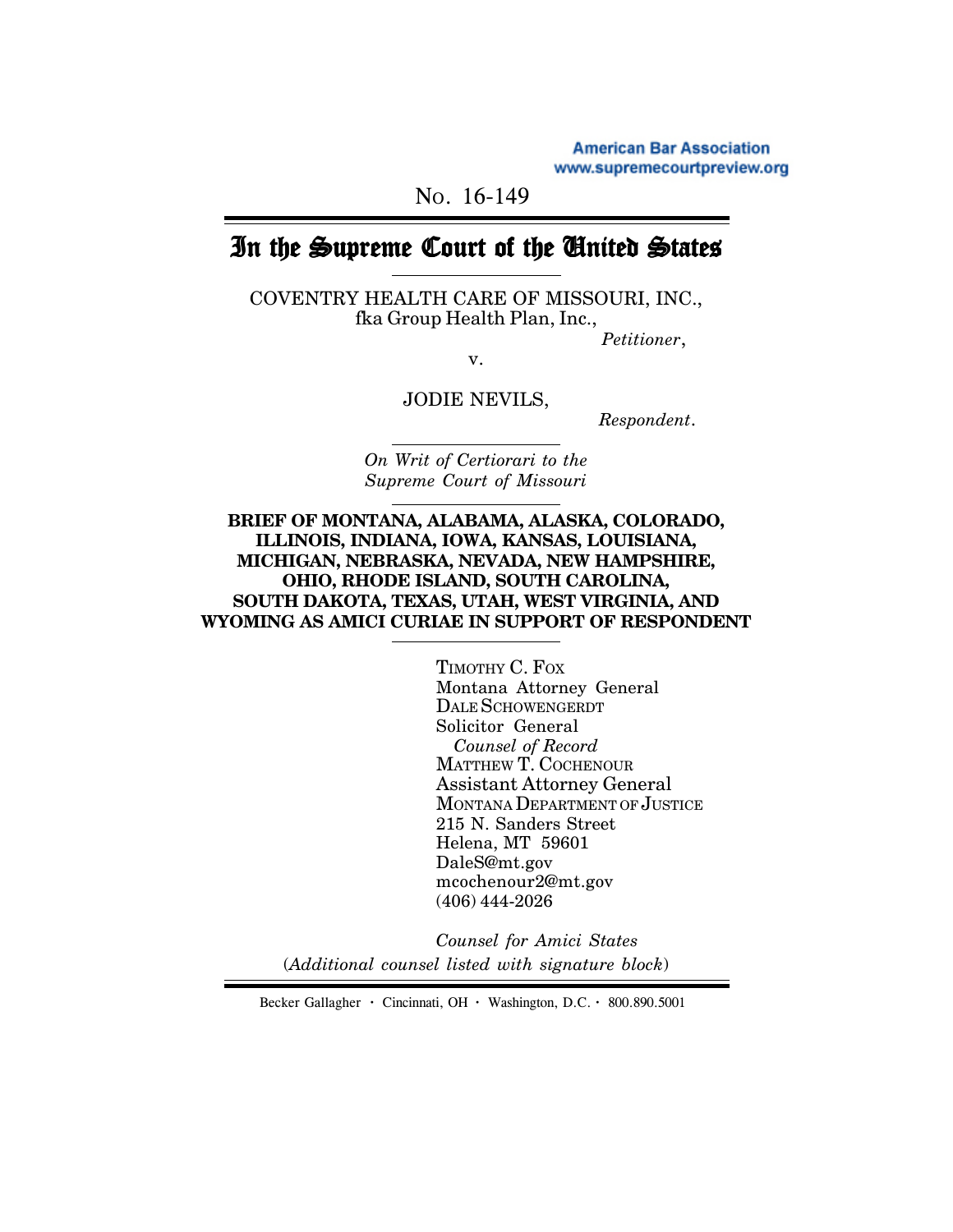# **TABLE OF CONTENTS**

| TABLE OF AUTHORITIES  ii                                                                                                     |
|------------------------------------------------------------------------------------------------------------------------------|
| INTEREST OF THE AMICI CURIAE  1                                                                                              |
| STATEMENT OF THE CASE  2                                                                                                     |
| SUMMARY OF THE ARGUMENT  5                                                                                                   |
|                                                                                                                              |
| I. OPM's Rule Is Not Entitled To Chevron<br>Deference Because Congress Did Not Grant<br>OPM The Authority To Make Preemptive |
| II. The Presumption Against Preemption Applies<br>When Interpreting The Scope Of An Express                                  |
|                                                                                                                              |
|                                                                                                                              |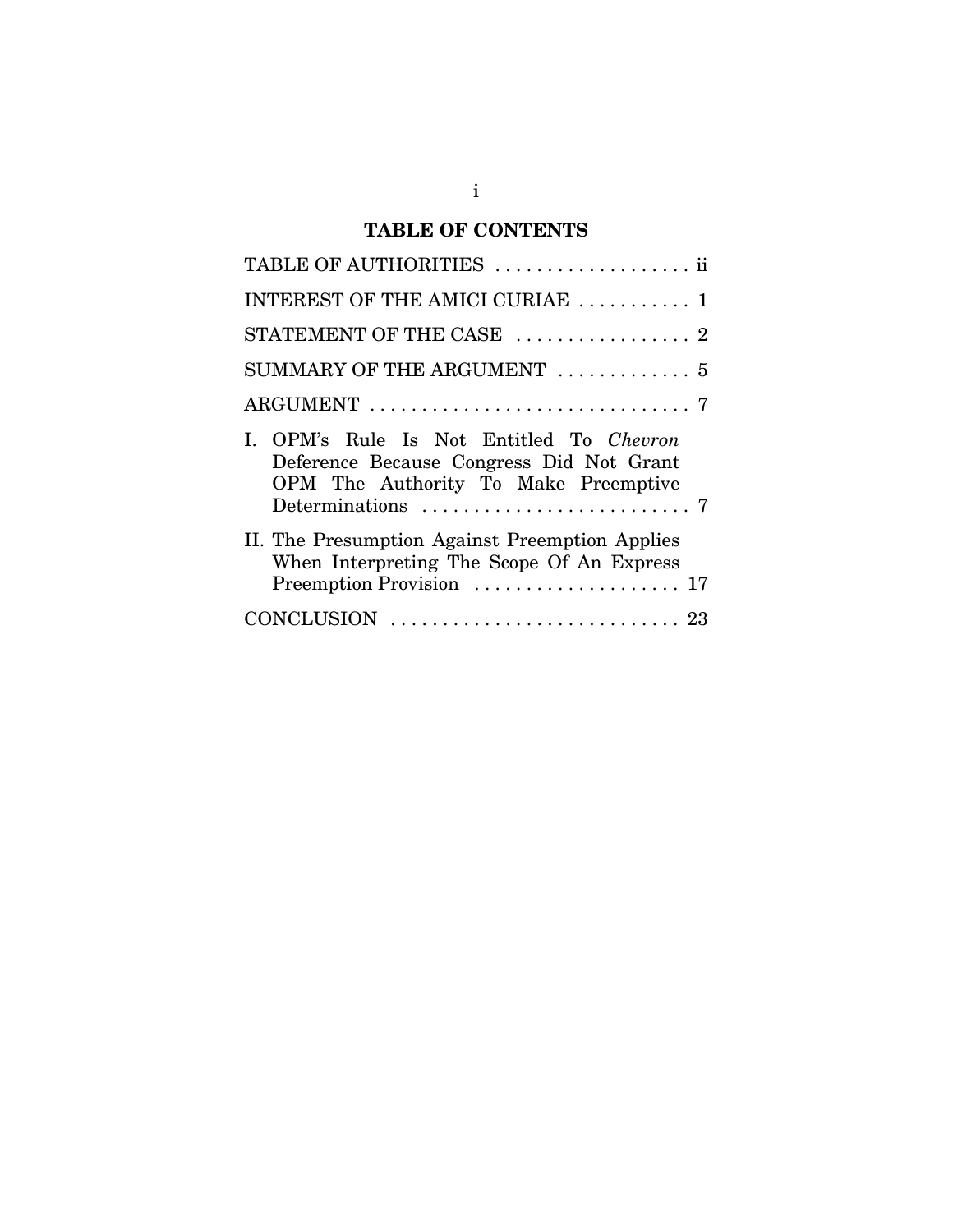# **TABLE OF AUTHORITIES**

# **CASES**

| Adams Fruit Co. v. Barrett,                                                                                                                                   |
|---------------------------------------------------------------------------------------------------------------------------------------------------------------|
| Altria Group Inc. v. Good,<br>555 U.S. 70 (2008)  17, 18, 21, 22                                                                                              |
| Atascadero State Hospital v. Scanlon,<br>$473 \text{ U.S. } 234 \text{ (1985)} \dots \dots \dots \dots \dots \dots \dots \dots \dots \dots \dots \dots \dots$ |
| Bates v. Dow AgroSciences, LLC,                                                                                                                               |
| Chevron U.S.A. Inc. v. Natural Resources Defense<br>Council, Inc., 467 U.S. 837 (1984)  passim                                                                |
| Cipollone v. Liggett Group, Inc.,<br>$505$ U.S. $504$ (1992) $\ldots$ 8, 17, 18, 19, 20                                                                       |
| City of Arlington v. FCC,<br>$133 S. Ct. 1863 (2013) \ldots \ldots \ldots \ldots \ldots \ldots 8$                                                             |
| Coventry Health Care of Missouri, Inc. v. Nevils,                                                                                                             |
| Dole Food Co. v. Patrickson,                                                                                                                                  |
| Empire HealthChoice Assurance Inc. v. McVeigh,                                                                                                                |
| Federal Maritime Commn. v. Seatrain Lines, Inc.,                                                                                                              |
| Garcia v. San Antonio Metropolitan Transit<br>Authority, 469 U.S. 528 (1985)  15, 18                                                                          |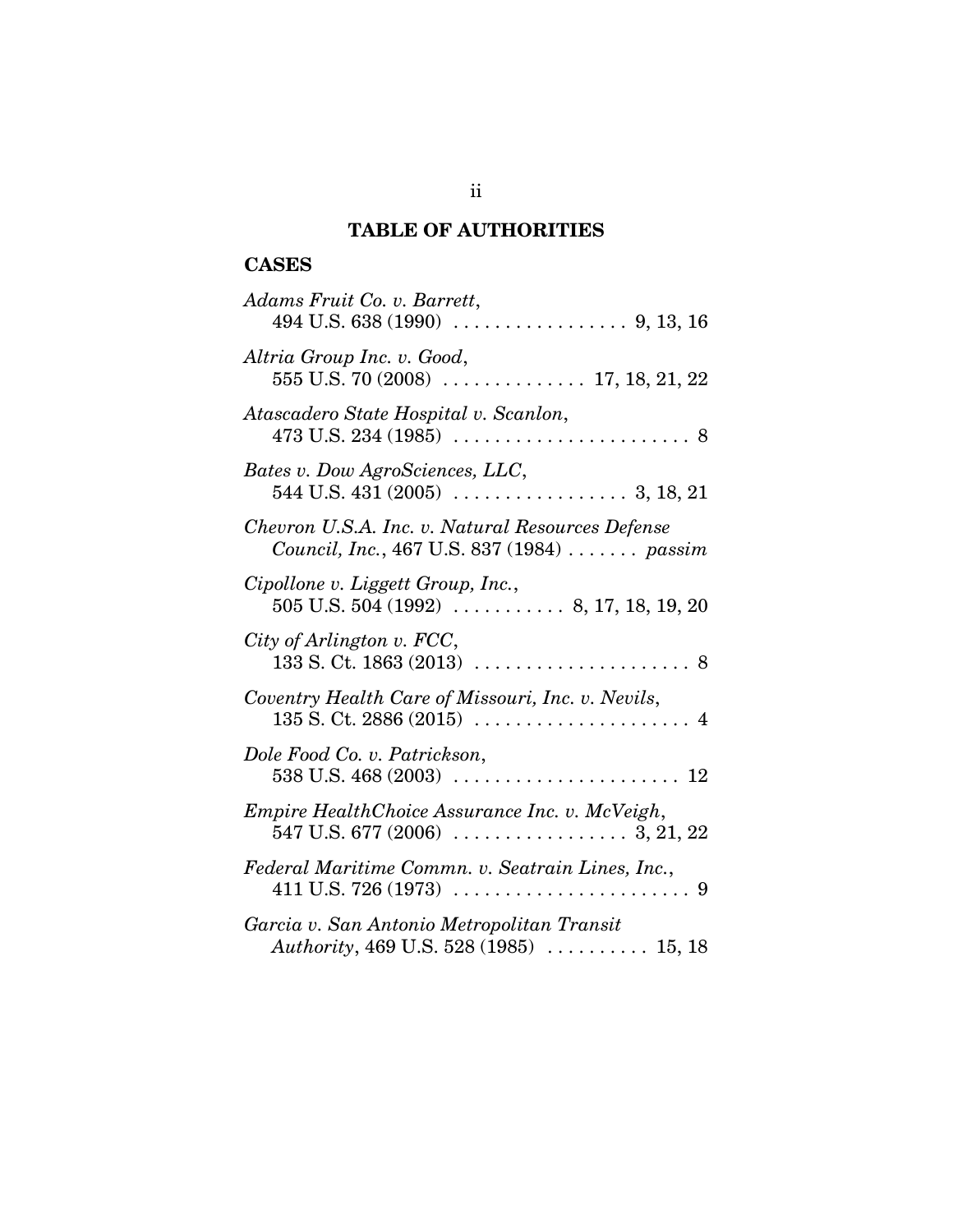| Geier v. American Honda Motor Company, Inc.,                                                       |
|----------------------------------------------------------------------------------------------------|
| Gonzales v. Oregon,                                                                                |
| Gregory v. Ashcroft,<br>501 U.S. $452(1991)$ passim                                                |
| Gwaltney of Smithfield, Ltd. v. Chesapeake Bay<br>Foundation, Inc., 484 U.S. 49 (1987) $\ldots$ 12 |
| Louisiana Public Service Commn. v. FCC,                                                            |
| Medtronic, Inc. v. Lohr,                                                                           |
| New York v. FERC,                                                                                  |
| Pension Benefit Guaranty Corp. v. LTV Corp.,                                                       |
| Puerto Rico v. Franklin California Tax-Free Trust,                                                 |
| Rice v. Santa Fe Elevator Corp.,                                                                   |
| Russello v. United States,                                                                         |
| Smiley v. Citibank (S. Dakota), N.A.,                                                              |
| Watters v. Wachovia Bank, N.A.,                                                                    |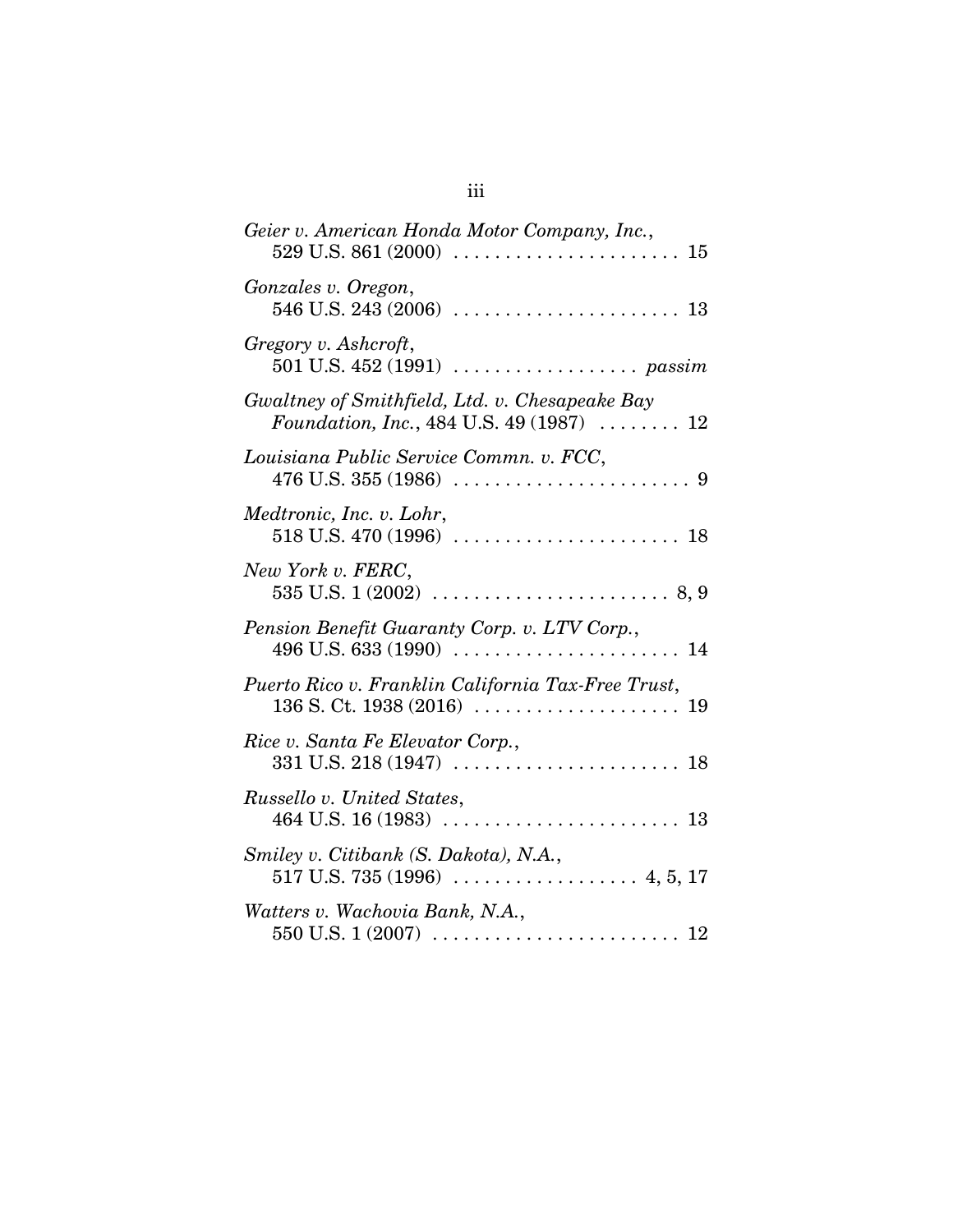| Whitfield v. United States,                                                                      |
|--------------------------------------------------------------------------------------------------|
| Wyeth v. Levine,                                                                                 |
| <b>STATUTES AND REGULATIONS</b>                                                                  |
|                                                                                                  |
|                                                                                                  |
|                                                                                                  |
|                                                                                                  |
|                                                                                                  |
|                                                                                                  |
|                                                                                                  |
|                                                                                                  |
| $28 \text{ U.S.C.} \S 1603(b) \ldots \ldots \ldots \ldots \ldots \ldots \ldots \ldots \ldots 12$ |
| $30 \text{ U.S.C.} \S 1254(g) \ldots \ldots \ldots \ldots \ldots \ldots \ldots \ldots \ldots 10$ |
|                                                                                                  |
|                                                                                                  |
|                                                                                                  |
|                                                                                                  |
|                                                                                                  |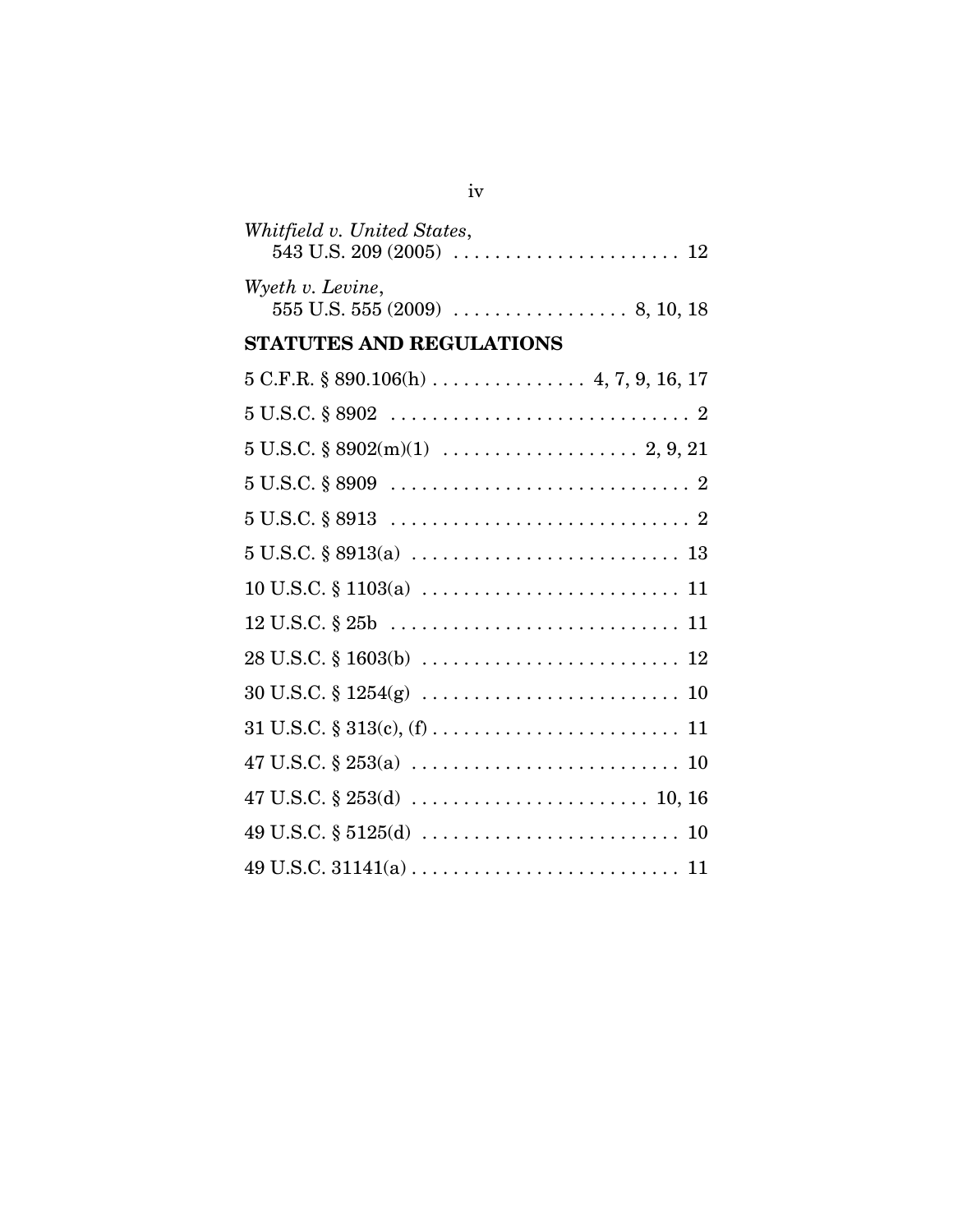# **OTHER AUTHORITIES**

| Nina A. Mendelson, Symposium: Ordering State-<br><b>Federal Relations Through Federal Preemption</b><br>Doctrine: A Presumption Against Agency<br>Preemption, 102 Nw. U.L. Rev. 695 (2008) 5, 16, 20  |
|-------------------------------------------------------------------------------------------------------------------------------------------------------------------------------------------------------|
| Thomas W. Merrill, Symposium: Ordering State-<br><b>Federal Relations Through Federal Preemption</b><br>Doctrine: Preemption and Institutional Choice,<br>102 Nw. U.L. Rev. 727 (2008) $\dots$ 14, 15 |
| L. Tribe, American Constitutional Law § 6-25                                                                                                                                                          |
| Ernest A. Young, <i>Article: "The Ordinary Diet of the</i><br>Law": The Presumption Against Preemption in<br><i>the Roberts Court, 2011 Sup. Ct. Rev. 253 . 19, 20</i>                                |
| Ernest A. Young, Symposium: Ordering State-<br><b>Federal Relations Through Federal Preemption</b><br>Doctrine: Executive Preemption, 102 Nw. U.L.                                                    |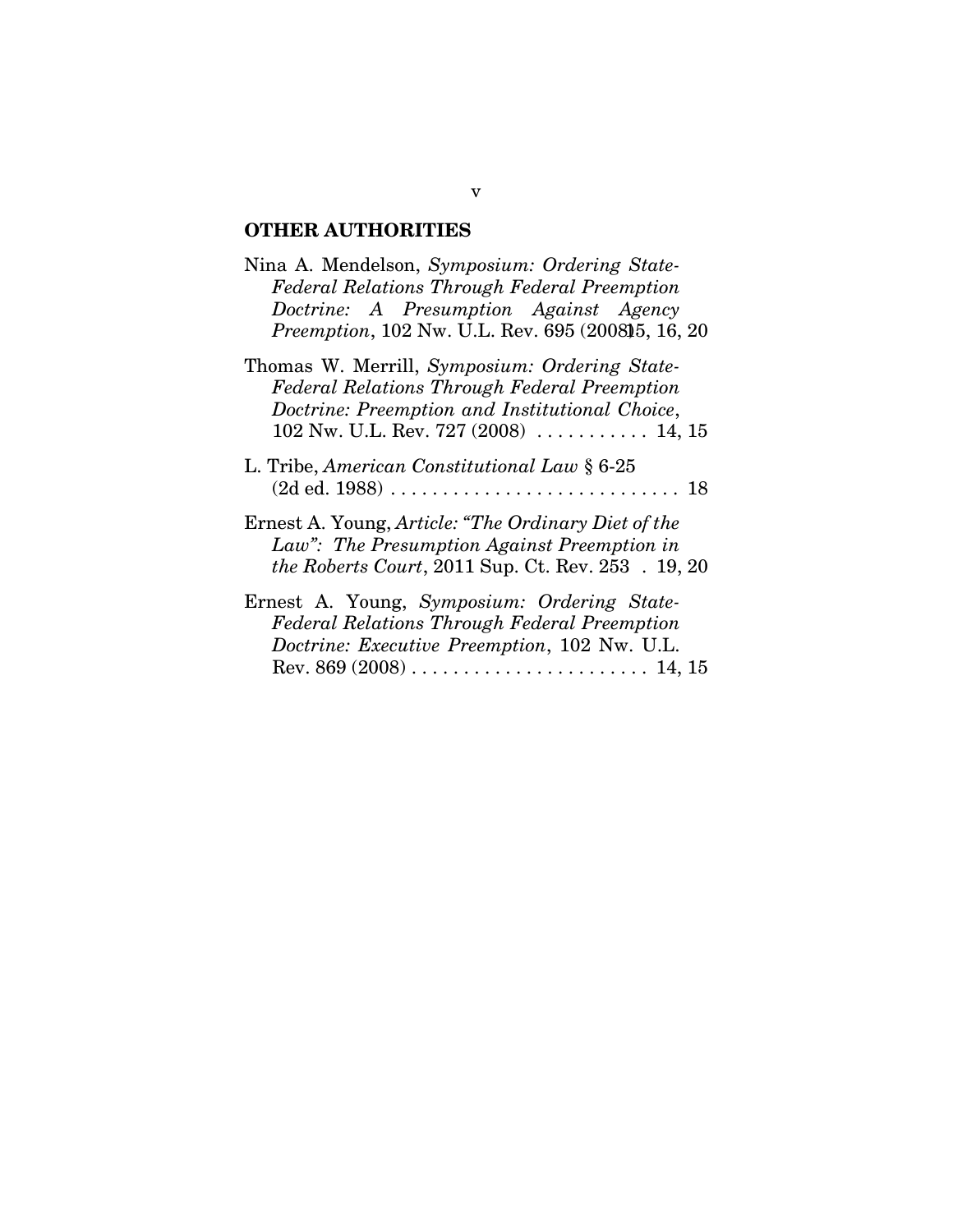#### **INTEREST OF THE AMICI CURIAE**

"As every schoolchild learns, our Constitution establishes a system of dual sovereignty between the States and the Federal Government." *Gregory v. Ashcroft*, 501 U.S. 452, 457 (1991). The amici States, as separate sovereigns within the federal system, have important interests in the outcome of this case. As sovereigns, we have the responsibility to enforce our laws to safeguard the welfare of our citizens. In fulfilling this role, and as a matter of federalism, the States have an interest in preserving the appropriate balance between the authority that the federal government exercises and the authority that the States exercise.

Of significant concern to the amici States are cases involving the preemption of state laws by federal agencies. The States recognize that, in some circumstances, agency regulations with the force of law can preempt state law. In our view, however, absent a delegation from Congress, federal agencies are not entitled to deference when they opine, even through notice-and-comment rulemaking, about the preemptive scope of federal law.

While states have representation in Congress, they have no representation in federal agencies. If agencies are allowed to preempt state laws when Congress has not delegated them that authority, then the States' sovereign interests are not protected, the principles of federalism are not honored, and agencies can increase their power by using simple rulemaking to displace state laws. The amici urge this Court to affirm the decision of the Missouri Supreme Court and to hold that federal agencies are not entitled to deference when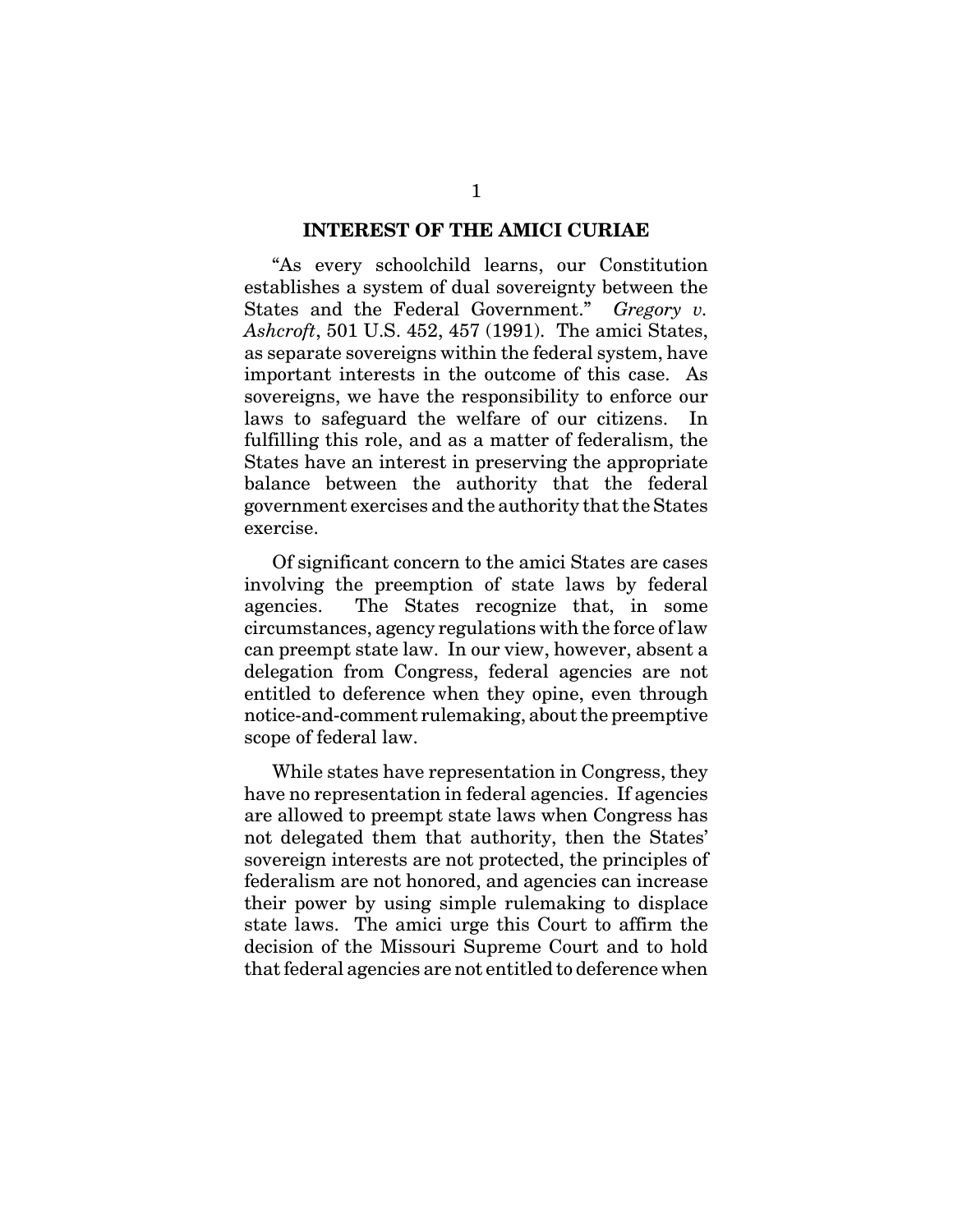they opine about the preemptive scope of federal law, particularly when Congress has not delegated to the agency the authority to preempt state law.

#### **STATEMENT OF THE CASE**

The Federal Employee Health Benefits Act (FEHBA) governs health insurance benefits for federal employees. In FEHBA, Congress authorized the Office of Personnel Management (OPM) to manage the program, issue regulations, and contract with insurance carriers to administer FEHBA plans. *See, e.g.*, 5 U.S.C. §§ 8902, 8909, 8913. FEHBA contains an express-preemption clause, which states that contract terms "relat[ing] to the nature, provision, or extent of coverage or benefits (including payments with respect to benefits) shall supersede and preempt any State or local law, or any regulation issued thereunder, which relates to health insurance or plans." 5 U.S.C. § 8902(m)(1). While FEHBA contains an expresspreemption provision, it does not contain a provision expressly authorizing OPM to make preemption determinations.

Respondent Jodie Nevils was a federal employee who was injured in a car accident, and Coventry, or its predecessor, paid for his care. Pet. App. 45a. After Nevils recovered a tort settlement from the third party responsible for the accident, Coventry sought reimbursement and asserted a lien for the amounts it had paid. *Id*. Nevils satisfied the lien and then sued Coventry in state court based on Missouri law, which does not permit the subrogation of tort claims. *Id*.

When the case reached the Missouri Supreme Court, the sole issue concerned whether FEHBA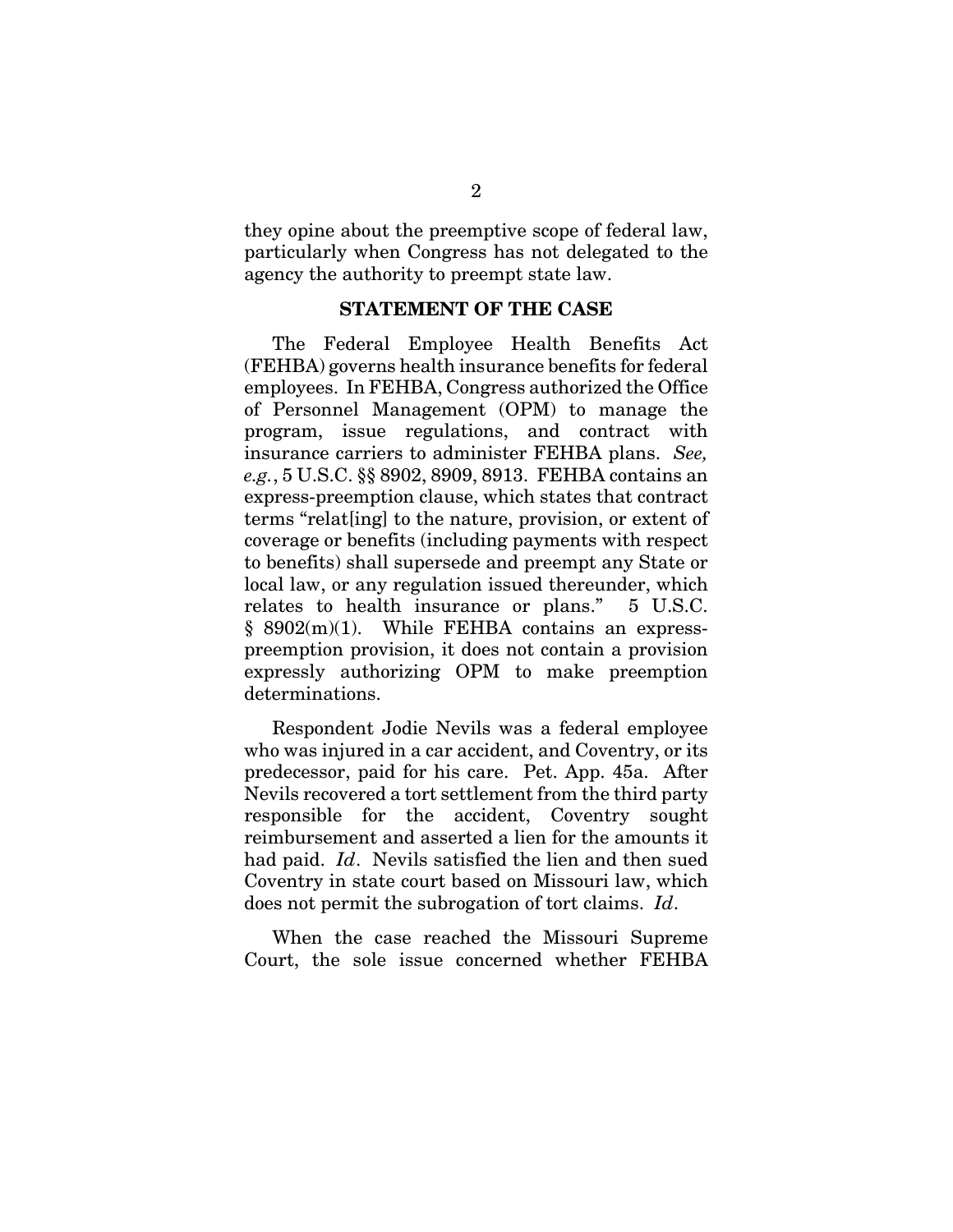preempted Missouri's anti-subrogation law. Pet. App. 46a. The Missouri Supreme Court explained that preemption analysis is "informed by two presumptions": "First, it is presumed that the states' historic police powers are not preempted unless it is the clear intent of Congress"; and, second, the scope of a preemption provision depends on Congress's purpose in enacting the statute. Pet. App. 47a-47b. The Court noted that, when interpreting a statute with more than one plausible reading, courts have a "duty to accept the reading that disfavors pre-emption." Pet. App. 47b (quoting *Bates v. Dow AgroSciences, LLC*, 544 U.S. 431, 449 (2005)).

The Missouri Supreme Court recognized that it was not the first to consider FEHBA's preemption provision. In *Empire HealthChoice Assurance Inc. v. McVeigh*, 547 U.S. 677, 697 (2006), this Court observed that FEHBA's preemption provision was "open to more than one construction." Based on *McVeigh*, the Missouri Court determined that it had the duty to accept a reading that disfavored preemption. Pet. App. 49a. The Court further noted that this Court had distinguished between an insured's insurance coverage and benefits and the insurer's right to subrogation. With these considerations and *McVeigh*'s "cautious" reading of FEHBA's preemption provision, the Missouri Supreme Court determined that FEHBA did not preempt Missouri law barring subrogation. Pet. App. 53a-54a. The court reasoned that the FEHBA contract's subrogation provision did not relate to "coverage and benefits" but only to the insurer's right to reimbursement after benefits have been provided. *Id*.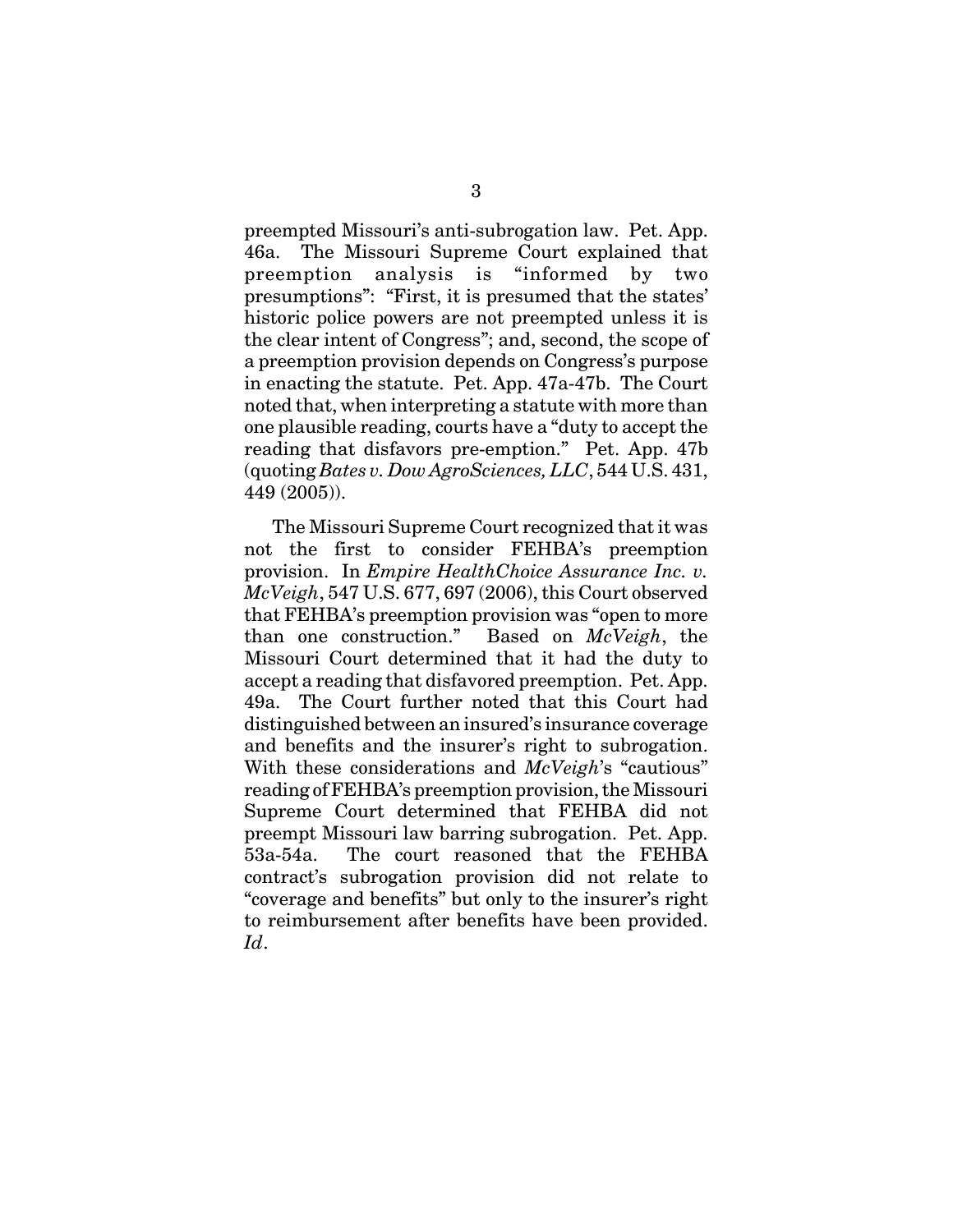Coventry petitioned for certiorari. While that petition was pending, OPM adopted a new regulation stating that subrogation and reimbursement under a FEHBA contract "relate to" benefits and that those provisions were "therefore effective notwithstanding any state or local law" or regulation. 5 C.F.R. § 890.106(h). This Court granted certiorari, vacated the Missouri Supreme Court's judgment, and remanded for reconsideration in light of OPM's new rule. *Coventry Health Care of Missouri, Inc. v. Nevils*, 135 S. Ct. 2886 (2015).

On remand, the Missouri Supreme Court reaffirmed its determination that FEHBA did not preempt the state's anti-subrogation law. The Court noted that OPM's rule had done nothing to change the text of FEHBA's preemption provision, and it declined to apply deference under *Chevron U.S.A. Inc. v. Natural Resources Defense Council, Inc.*, 467 U.S. 837 (1984), to OPM's new rule. Pet. App. 5a. The Court reasoned that, "[w]hile *Chevron* has been applied repeatedly to determine the substantive meaning of a statute, the United States Supreme Court has never held expressly that *Chevron* deference applies to resolve ambiguities in a preemption clause." *Id*. The Court further reasoned that Coventry's contention that it should defer to the OPM rule amounted to a "tacit admission" that Congress had not expressed a "clear and manifest intent" to preempt state anti-subrogation laws. Pet. App. 7a. Given the ambiguity of FEHBA's preemption clause, the Court again applied a presumption against preemption. *Id*.

The Court also found guidance from this Court's decision in *Smiley v. Citibank (S. Dakota), N.A.*, 517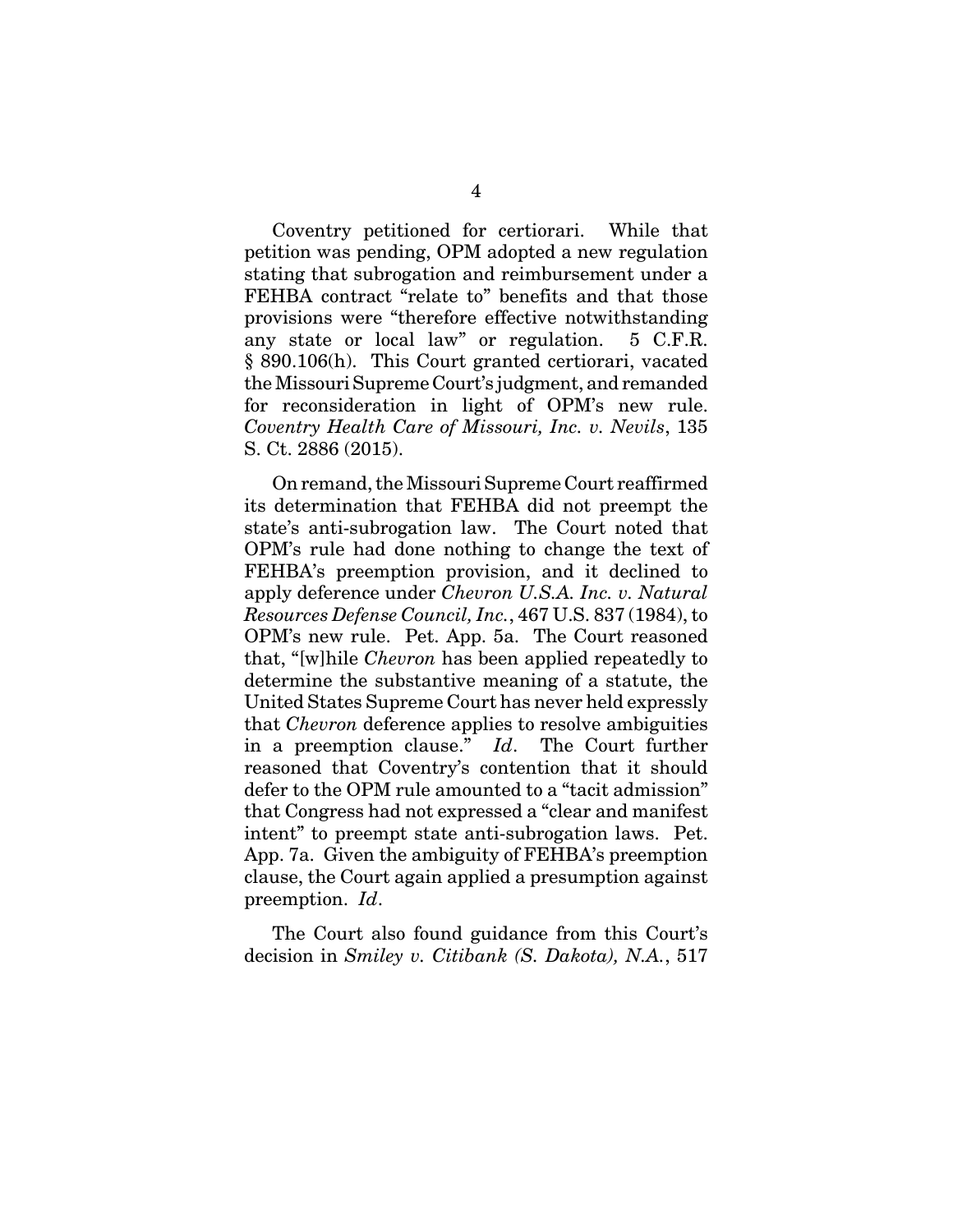U.S. 735 (1996). There, this Court rejected the argument that an agency rule was not entitled to deference and that the presumption against preemption should apply, stating that the argument confused "the question of the substantive (as opposed to pre-emptive) *meaning* of a statute with the question of *whether* a statute is pre-emptive. We may assume (without deciding) that the latter question must always be decided de novo by the courts." *Smiley*, 517 U.S. at 744. The Missouri Court read *Smiley* as indicating that *Chevron* deference applies to an agency's determinations about substantive provisions but that deference does not extend to provisions "that deal expressly with preemption[.]" Pet. App. 9a. The court thus held that OPM's rule did not change the fact that FEHBA's preemption provision did not "express Congress' clear and manifest intent to preempt Missouri's anti-subrogation law." Pet. App. 13a.

### **SUMMARY OF THE ARGUMENT**

I. For an agency to be entitled to *Chevron* deference, the agency must act within the authority that Congress has delegated to the agency. This basic principle applies to an agency's ability to make preemption determinations. If Congress has not delegated an agency the authority to make preemption determinations, then an agency's attempt to do so even through a rulemaking process—is invalid, and the agency's preemption determination is not entitled to *Chevron* deference.

In some instances, including in the health insurance context, Congress has expressly delegated to an agency the authority to preempt state law, but it did not do so here. Because Congress did not delegate to OPM the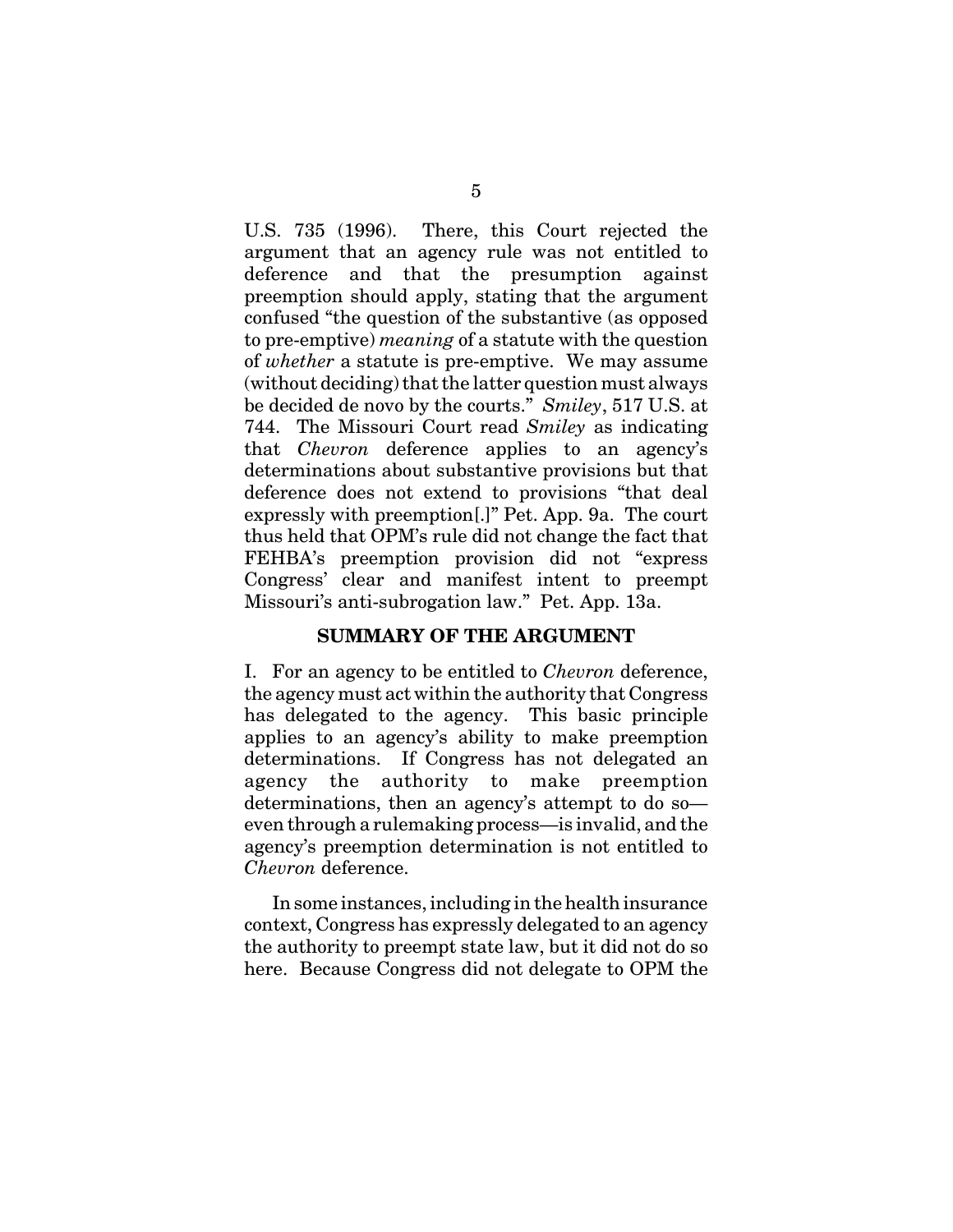authority to decide for itself whether FEHBA or OPM's regulations preempt state law, OPM's rule, which attempts to displace state law, is invalid. That OPM enacted its rule following notice-and-comment rulemaking is of no consequence because an agency cannot confer more authority on itself than what Congress has conferred.

A general delegation of rulemaking authority does not authorize an agency to make preemption determinations that are entitled to *Chevron* deference. First, a principal reason given for deferring to agency determinations is that agencies may possess expertise in the areas that they regulate. But agencies possess no special knowledge concerning the sensitive federalism balance at issue in preemption questions. In fact, they are typically indifferent to those concerns. Second, state interests are represented in Congress so state autonomy finds some protection inherent in the political process. Agencies, however, are not designed to represent state interests, and may even be biased in favor of exclusive federal control. In short, allowing an agency to make preemption determinations based on a general delegation of authority threatens to disrupt the delicate balance of dual sovereignty.

II. In cases involving preemption of state law, this Court has adopted a presumption against preemption out of respect for the States as independent sovereigns and to ensure that state laws are not cavalierly displaced. Similarly, when a preemption provision is susceptible to multiple interpretations, this Court has adopted statutory readings that disfavor preemption. While federal laws can preempt state laws under the Supremacy Clause, the States maintain a strong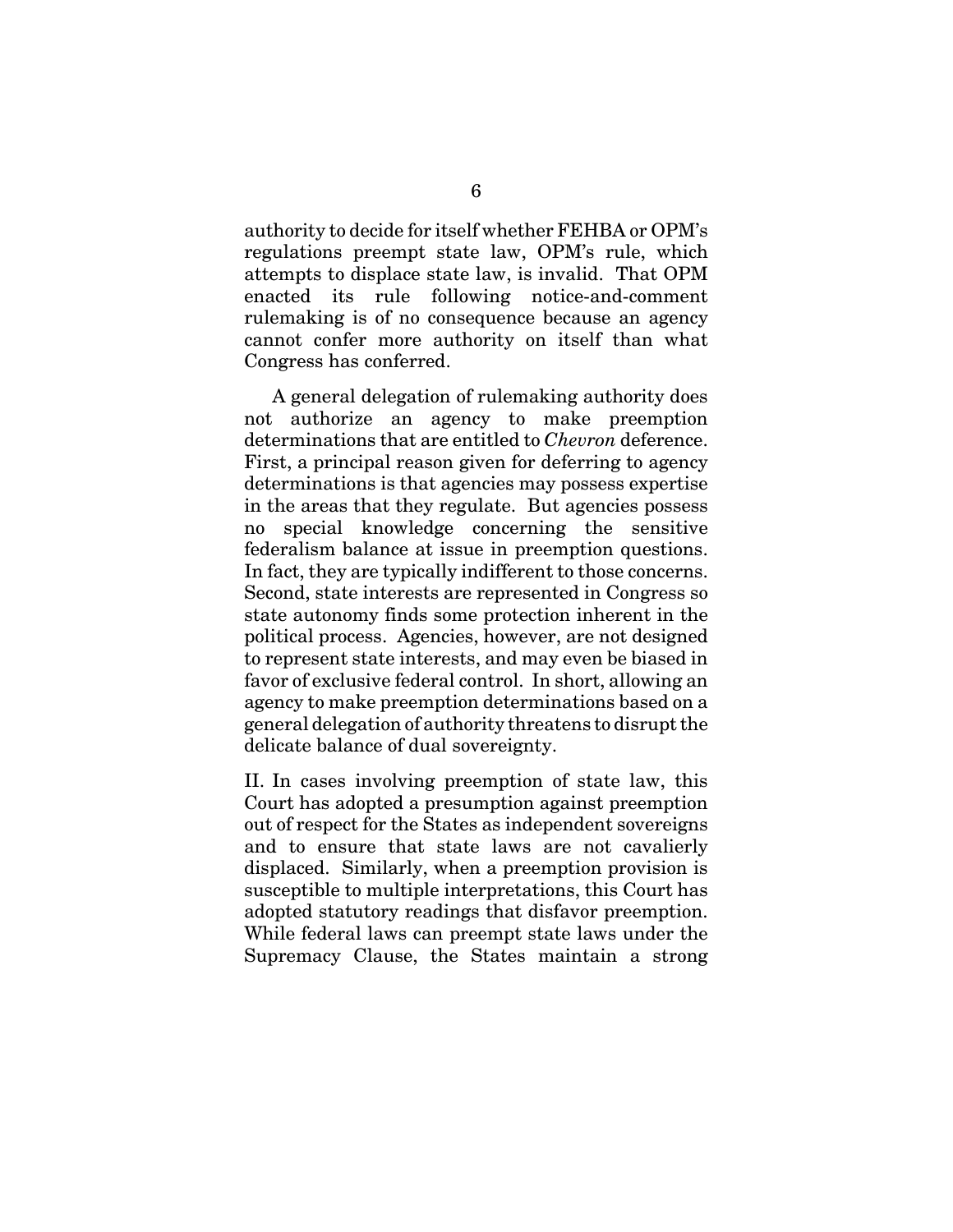interest in enforcing all laws that have not been preempted. Thus, the States believe that a presumption against preemption should apply in all preemption cases. A presumption against preemption should certainly apply here because this case involves a preemption provision that this Court has already recognized is susceptible to more than one interpretation. The States ask this Court to reaffirm that, when faced with an ambiguous preemption clause, courts should adopt an interpretation that avoids preemption.

#### **ARGUMENT**

## **I. OPM's Rule Is Not Entitled To** *Chevron* **Deference Because Congress Did Not Grant OPM The Authority To Make Preemptive Determinations.**

A federal agency's assertion that state laws are preempted implicates foundational federalism and separation-of-power concerns. The answer to these concerns is that an agency lacks the authority to declare the preemptive scope of a federal statute unless Congress expressly delegated that power to the agency. Because Congress did not delegate that power to OPM, 5 C.F.R. § 890.106(h) is invalid.

1. The United States Constitution "establishes a system of dual sovereignty between the States and the Federal Government." *Gregory*, 501 U.S. at 457. Under this federal system, the States have sovereign authority concurrent with the federal government's authority. *Id*. This "constitutionally mandated balance of power' between the States and the Federal Government was adopted by the Framers to ensure the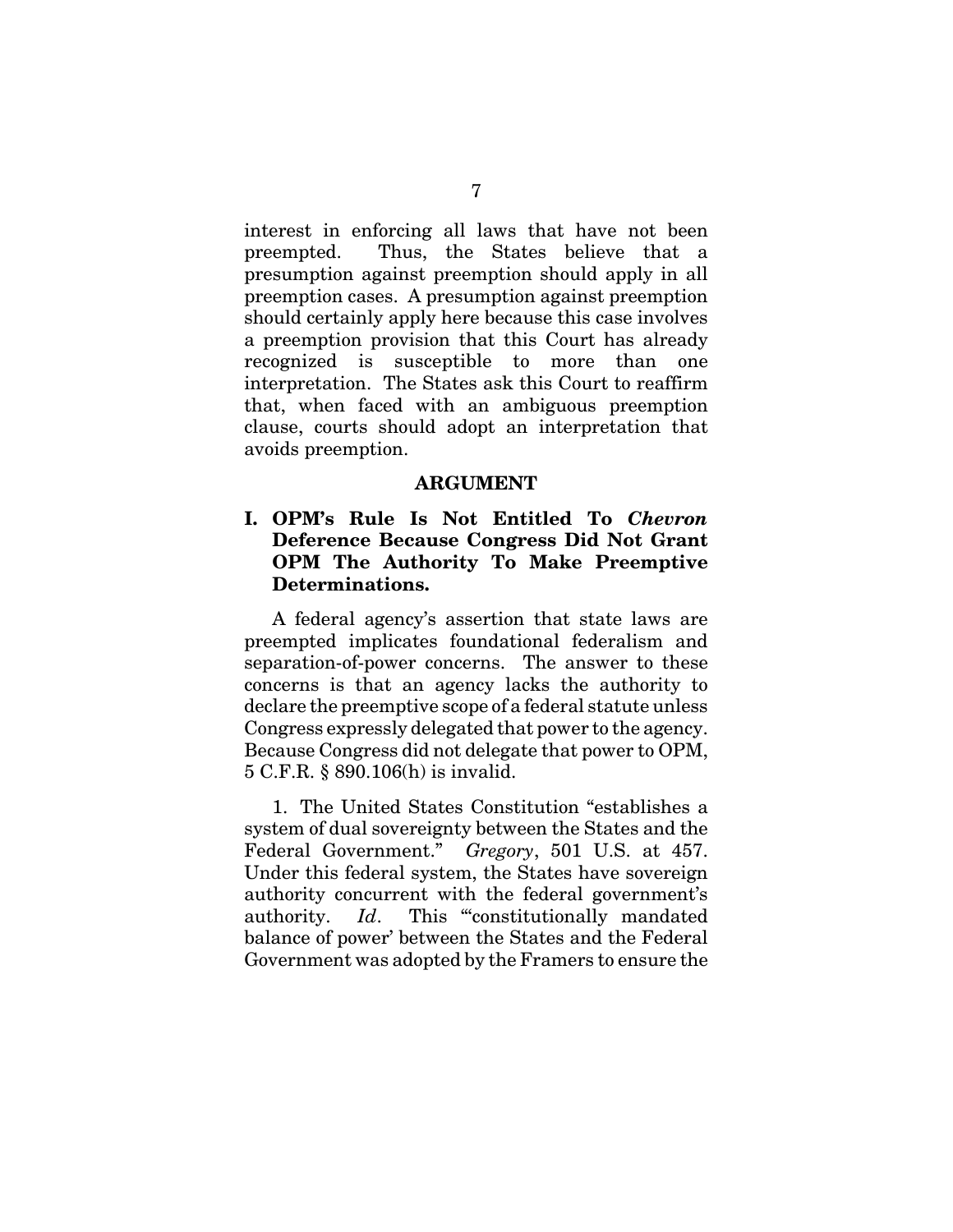protection of 'our fundamental liberties'"; the federalist system operates as a check on government abuses of power. *Id*. at 458 (quoting *Atascadero State Hospital v. Scanlon*, 473 U.S. 234, 242 (1985)). Further, joint sovereignty provides numerous advantages to the people: "It assures a decentralized government that will be more sensitive to the diverse needs of a heterogeneous society; it increases opportunity for citizen involvement in democratic processes; it allows for more innovation and experimentation in government; and it makes government more responsive by putting the States in competition for a mobile citizenry." *Gregory*, 501 U.S. at 458.

Under this system, the States retain "substantial" authority as sovereigns, which is limited only by the Supremacy Clause. *Id*. at 457. Under the Supremacy Clause, "state law that conflicts with federal law is without effect" and is preempted. *Cipollone v. Liggett Group, Inc.*, 505 U.S. 504, 516 (1992) (internal quotation and citation omitted). Additionally, this Court has determined that an agency regulation with the force of law can preempt state law. *See Wyeth v. Levine*, 555 U.S. 555, 576 (2009). However, the only authority that an agency has is the authority Congress delegates, and when an agency goes beyond the power that Congress has conferred, the agency's actions are invalid. *See City of Arlington v. FCC*, 133 S. Ct. 1863, 1869 (2013) (when agencies act improperly or without jurisdiction, their actions are "ultra vires"). This limit on agency authority extends to the preemption context because "an agency literally has no power to act, let alone pre-empt the validly enacted legislation of a sovereign State, unless and until Congress confers power upon it." *New York v. FERC*, 535 U.S. 1, 18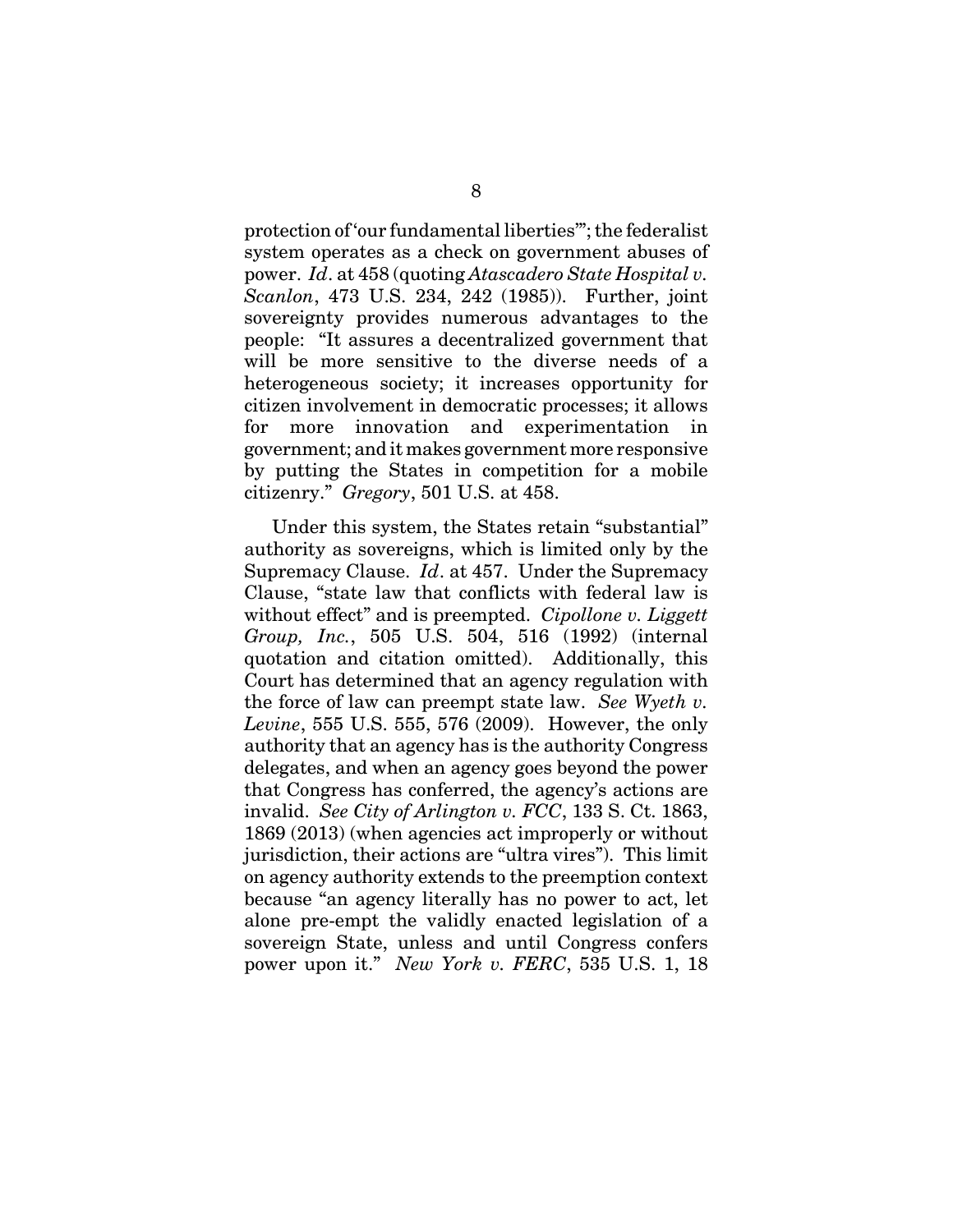(2002) (quoting *Louisiana Public Service Commn. v. FCC*, 476 U.S. 355, 374 (1986)). Thus, the "question a court faces when confronted with an agency's interpretation of a statute it administers is always, simply, *whether the agency has stayed within the bounds of its statutory authority*." *City of Arlington*, 133 S. Ct. at 1868 (emphasis in original).

If an agency is acting outside the bounds of its statutory authority, then its actions are not entitled to deference. As this Court has recognized, a "precondition to deference under *Chevron* is a congressional delegation of administrative authority." *Adams Fruit Co. v. Barrett*, 494 U.S. 638, 649 (1990). Further, "it is fundamental 'that an agency may not bootstrap itself into an area in which it has no jurisdiction.'" *Id*. at 650 (quoting *Federal Maritime Commn. v. Seatrain Lines, Inc.*, 411 U.S. 726, 745 (1973).

2. OPM acted outside its authority when it adopted 5 C.F.R. § 890.106(h). Neither FEHBA's general grant of rulemaking authority to OPM nor its express preemption provision specifically delegate to OPM the authority to determine when FEHBA preempts state law. The preemption provision provides only that contract terms relating to coverage or benefits "shall supersede and preempt any State or local law, or any regulation issued thereunder, which relates to health insurance or plans."  $5 \text{ U.S.C. }$  \$ 8902(m)(1). This language establishes that contract terms that "relate to" coverage or benefits preempt state law, but it does not go the next step and authorize OPM to itself preempt state law.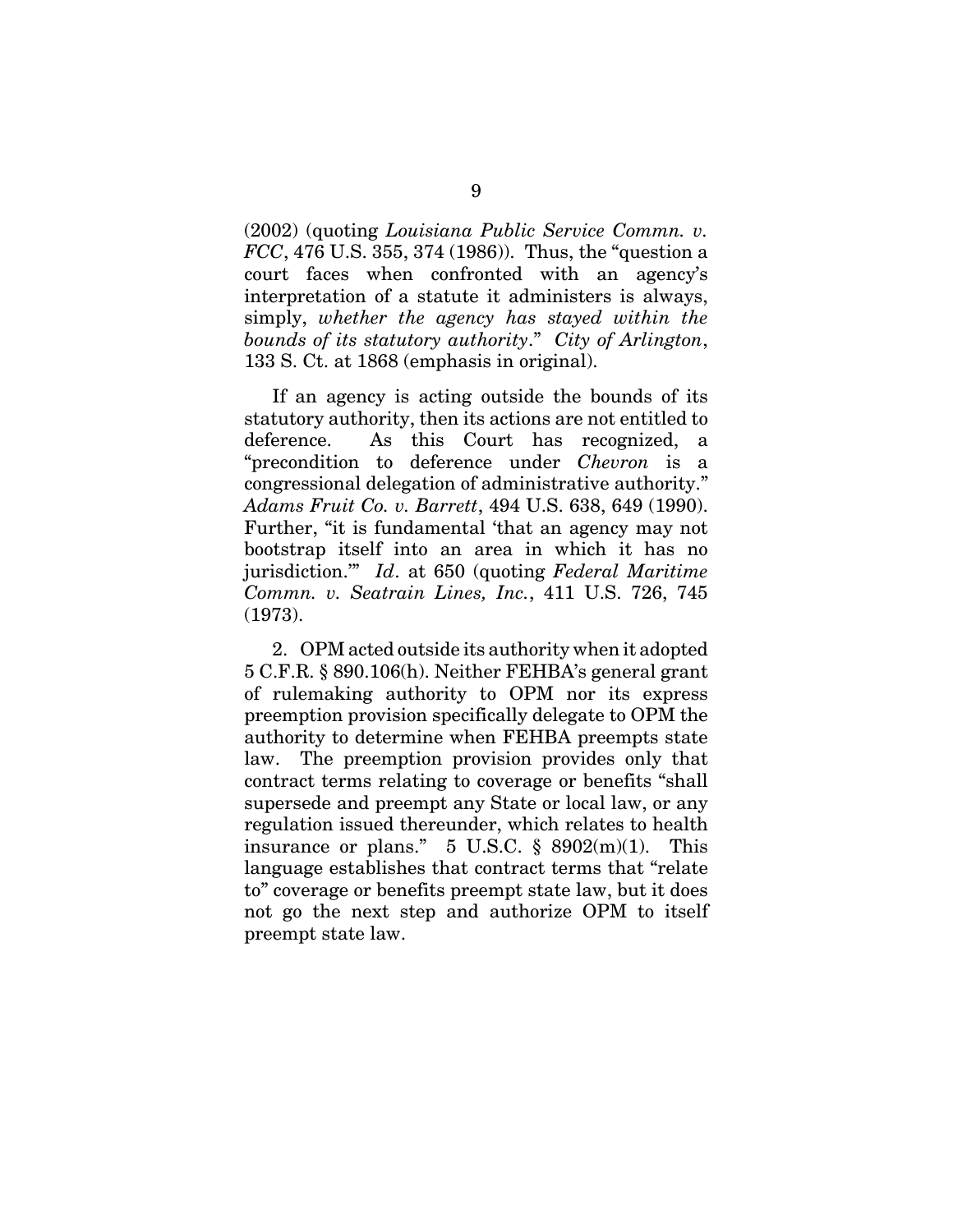And Congress did not separately delegate to OPM the power to determine when FEHBA preempts state laws, either as a matter of conflict preemption or under the preemption provision. The absence of such specific delegation is significant because, while agencies may have "a unique understanding of the statutes they administer," they "have no special authority to pronounce on pre-emption absent delegation by Congress." *Wyeth*, 555 U.S. at 577. And Congress has been clear when it has expressly authorized agencies to preempt state law in other instances. *Wyeth* provided three examples. *See* 555 U.S. at 576 n.9. Regarding telecommunications, Congress expressly authorizes the FCC to make preemption determinations: the FCC "shall preempt the enforcement" of state and local laws if, "after notice and an opportunity for public comment, the Commission determines that a State or local government has permitted or imposed any statute, regulation, or legal requirement that" prohibits or has the "effect of prohibiting the ability of any entity to provide any interstate or intrastate telecommunications service."  $47$  U.S.C.  $\S$  253(a), (d). In mining and reclamation, Congress has authorized the Secretary of Interior to "set forth any State law or regulation which is preempted and superseded by the Federal program." 30 U.S.C. § 1254(g). And, in regulating the transportation of hazardous materials, Congress included an express preemption provision and also set forth the process for the Secretary of Transportation to decide whether federal law preempts a state or tribal law. 49 U.S.C. § 5125(d).

But these are not the only examples of congressional delegation of preemption authority. Regarding commercial motor vehicle safety, a "State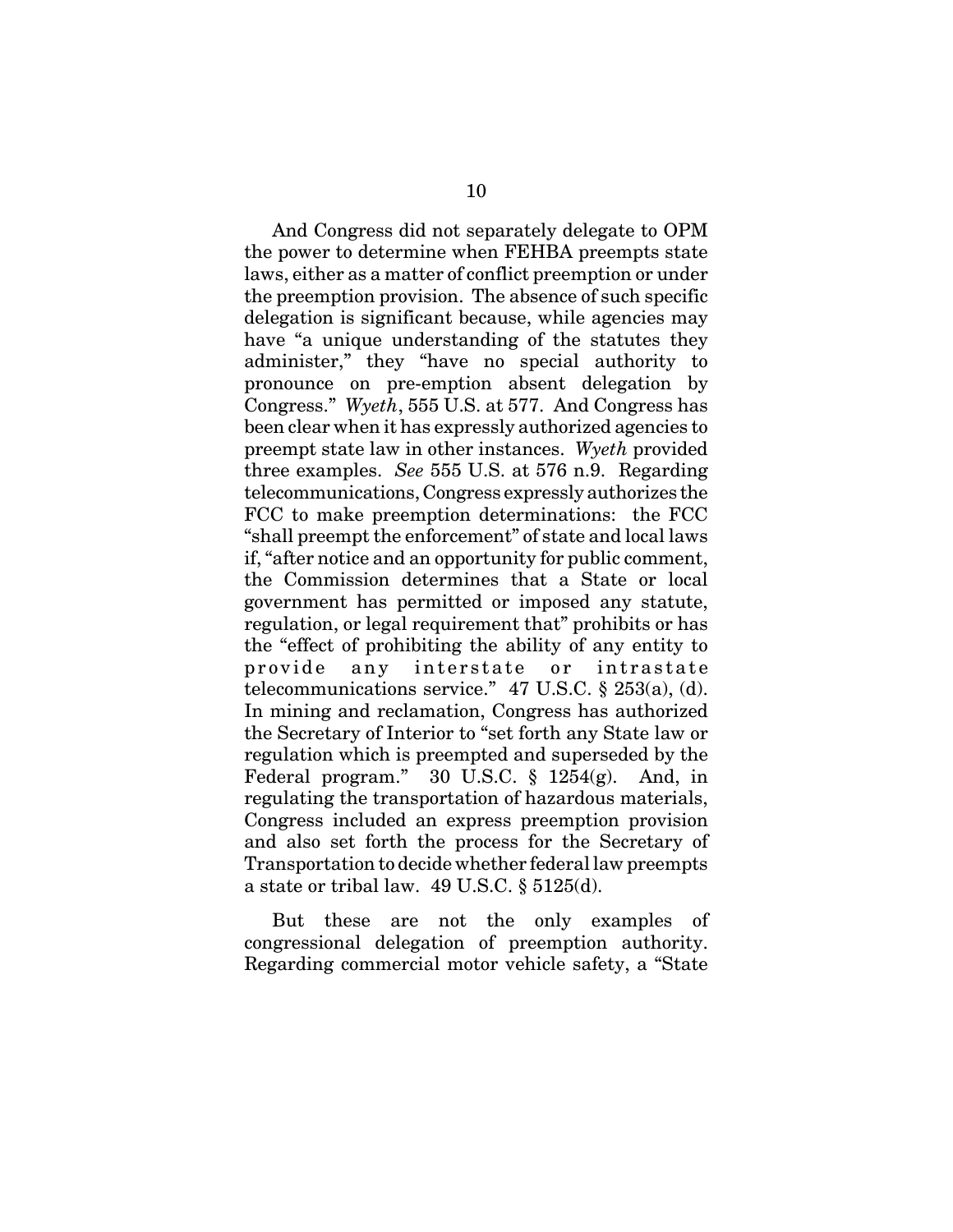may not enforce a State law or regulation on commercial motor vehicle safety that the Secretary of Transportation decides under this section may not be enforced." 49 U.S.C. § 31141(a). Congress has expressly authorized the Comptroller of the Currency to preempt state consumer financial laws. 12 U.S.C. § 25b ("preemption determination under this subparagraph may be made by a court, or by regulation or order of the Comptroller of the Currency"). And Congress has provided the Federal Insurance Office express authority "to determine . . . whether State insurance measures are preempted[.]" 31 U.S.C.  $§ 313(c), (f).$ 

Most relevant to this case, Congress has included similar authorizations in the context of health insurance. For example, regarding contracts for military medical and dental care, Congress has expressly delegated to the Secretary of Defense the authority to decide whether state laws are preempted. 10 U.S.C. § 1103(a). That statutory authorization provides that a state law "relating to health insurance, prepaid health plans, or other health care delivery or financing methods shall not apply" to health care contracts entered into by the Secretary of Defense "to the extent that the Secretary of Defense or the administering Secretaries determine that" the state law is inconsistent with a specific contract provision or defense regulation or "to the extent" that the Secretary of Defense determines that "the preemption of the State or local law or regulation is necessary to implement or administer the provisions of the contract or to achieve any other important Federal interest." 10 U.S.C. § 1103(a).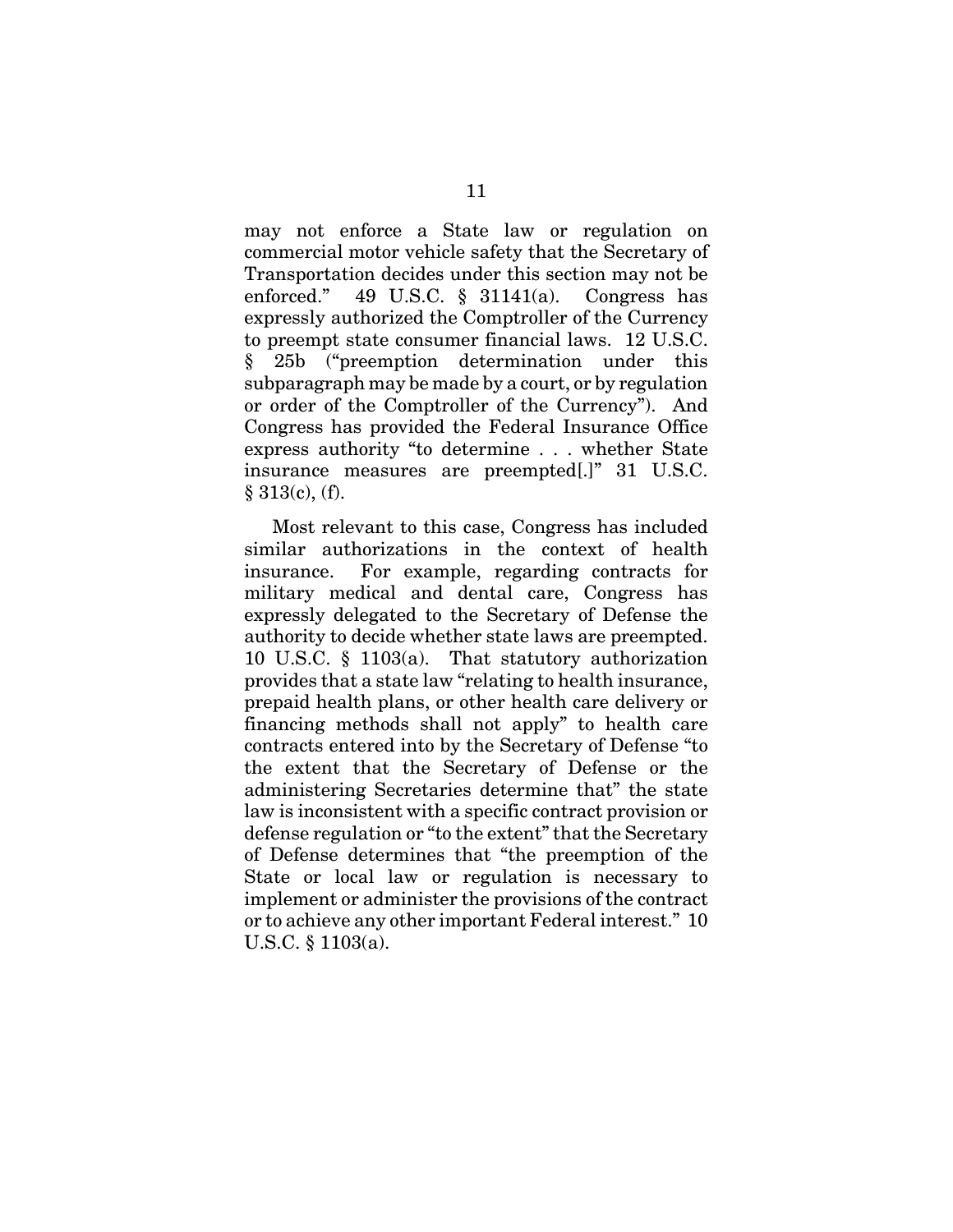As these provisions show, when Congress intends to authorize an agency to directly preempt state laws, it knows how to do so. It did not do so here, and Congress's decision *not* to expressly authorize OPM to preempt state law should be given great weight. Indeed, this Court has routinely deferred to congressional silence where Congress has expressly spoken on a particular issue in other statutes. *See*, *e.g*., *Whitfield v. United States*, 543 U.S. 209, 216-217 (2005) ("Congress has included an express overt-act requirement in at least 22 other current conspiracy statutes, clearly demonstrating that it knows how to impose such a requirement when it wishes to do so . . . . Where Congress has chosen *not* to do so, we will not override that choice. . . ."); *Dole Food Co. v. Patrickson*, 538 U.S. 468, 476 (2003) ("Where Congress intends to refer to ownership in other than the formal sense, it knows how to do so. Various federal statutes refer to direct and indirect ownership. The absence of this language in 28 U.S.C. § 1603(b) instructs us that Congress did not intend to disregard structural ownership rules.") (internal citations omitted); *Gwaltney of Smithfield*, *Ltd. v. Chesapeake Bay Foundation, Inc*., 484 U.S. 49, 57 (1987) ("Congress has demonstrated in . . . other statutory provisions that it knows how to avoid this prospective implication by using language that explicitly targets wholly past violations."); see also *Watters v. Wachovia Bank, N.A*., 550 U.S. 1, 38 (2007) (Stevens, J., dissenting) ("To begin with, Congress knows how to authorize executive agencies to pre-empt state laws. It has not done so here.") (Internal footnote omitted).

Similarly, "where Congress includes particular language in one section of a statute but omits it in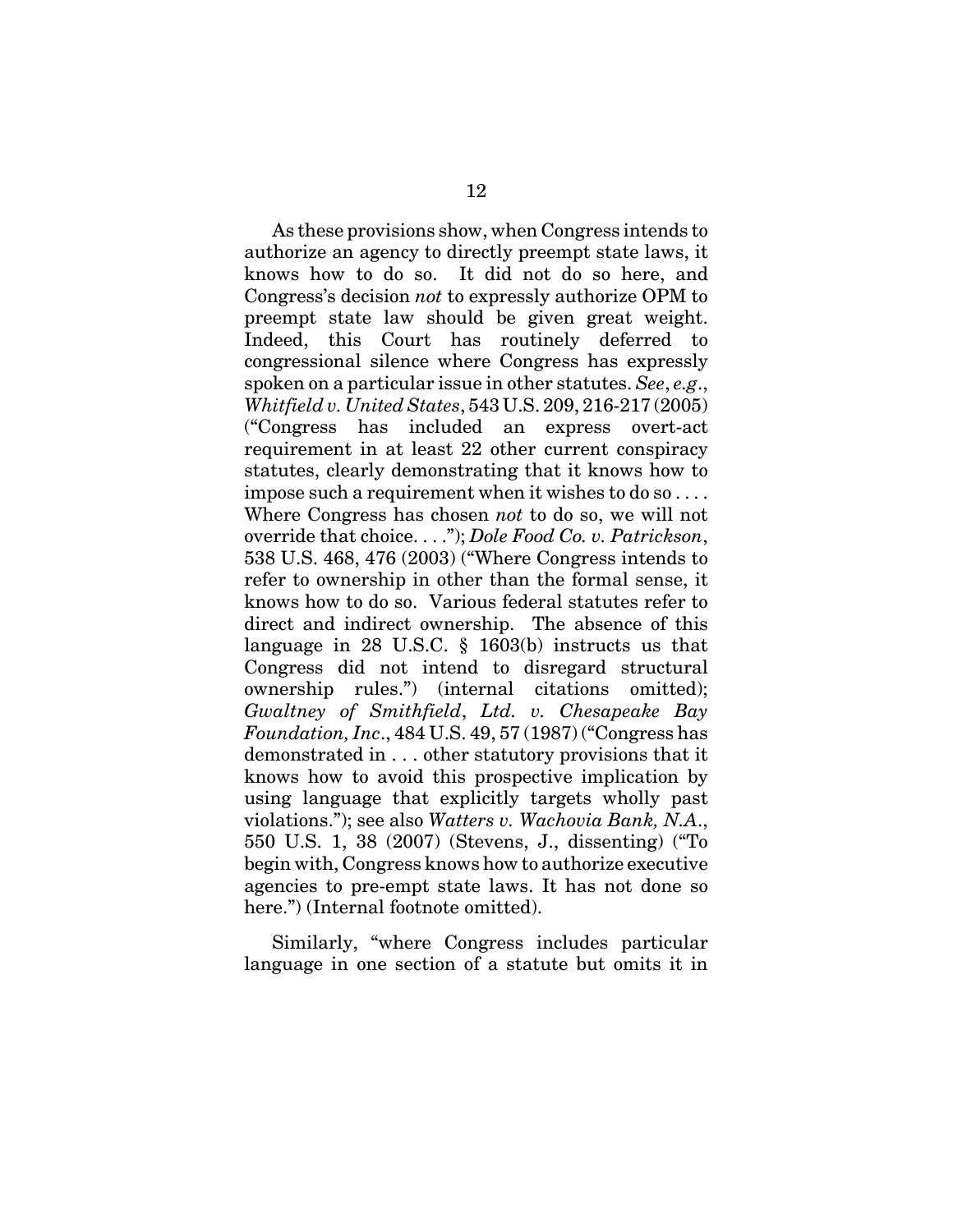another section of the same Act, it is generally presumed that Congress acts intentionally and purposefully in the disparate inclusion or exclusion." *Russello v. United States*, 464 U.S. 16, 23 (1983) (internal quotation marks and citations omitted). Although this principle speaks to the "inclusion or exclusion" within a statute, its logic also applies when comparing statutes. When Congress expressly delegates the authority and the process for agencies to make preemption determinations, and then does not include such delegation in other statutes, like FEHBA, this Court should presume that Congress "act[ed] intentionally and purposefully" in not delegating that authority.

3. In arguing to the contrary, Coventry and the United States assert that the general rulemaking authority of 5 U.S.C. § 8913(a) authorizes OPM to use rulemaking to preempt state laws. *See* Pet. Br. at 42; U.S. Br. at 22. But a mere general delegation of authority does "not include the authority to decide the pre-emptive scope of a federal statute." *Gonzales v. Oregon*, 546 U.S. 243, 263 (2006) (citing *Adams Fruit Co.*, 494 U.S. at 649-50). As just discussed, Congress's specific delegation of preemptive power in various other statutes creates a powerful inference that Congress did not wish to delegate that power in statutes—such as FEHBA—which lack such a specific delegation of power.

Many additional reasons support the proposition that a general delegation of rulemaking authority does not authorize an agency to make preemption determinations that are entitled to *Chevron* deference. First, the reasons that courts defer to agency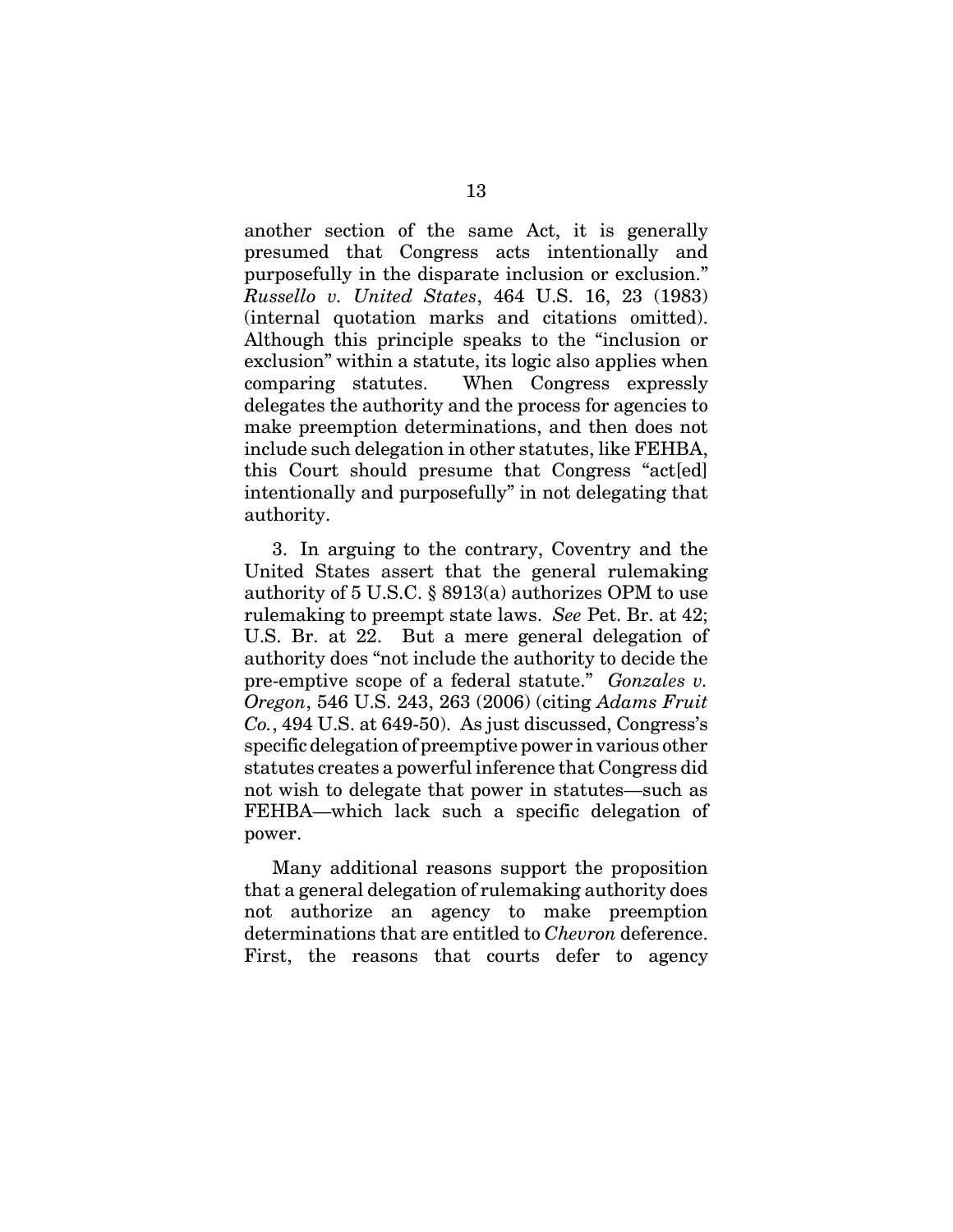determination are not present in the preemption context. One of the "principal justifications" underlying *Chevron* deference is an agency's practical expertise. *Pension Benefit Guaranty Corp. v. LTV Corp.*, 496 U.S. 633, 651-52 (1990). But while an agency may possess unique knowledge in the area it regulates, preemption questions necessarily encompass larger questions involving federalism-type values and state autonomy, which are areas where agencies generally lack any expertise. *See e.g.*, Thomas W. Merrill, *Symposium: Ordering State-Federal Relations Through Federal Preemption Doctrine: Preemption and Institutional Choice*, 102 Nw. U.L. Rev. 727, 755 (2008) (observing the "critical problem here is one of tunnel vision. Agencies know a great deal about one federal regulatory scheme, . . . But they are unlikely to have much knowledge—or even care—about larger questions concerning the division of authority between the federal government and the states."). Because agencies have no practical "expertise" in these areas, there is no reason that courts should accord them any deference when they make preemption determinations. *See also*, Ernest A. Young, *Symposium: Ordering State-Federal Relations Through Federal Preemption Doctrine: Executive Preemption*, 102 Nw. U.L. Rev. 869, 886-89 (2008) (explaining that the usual justifications for *Chevron* deference are problematic or impracticable in the preemption context).

Second, deferring to an agency's preemption determinations when it has no express preemptive authority threatens the autonomy that States possess in our system of dual sovereignty. As this Court has recognized, the political process provides the primary safeguard for protecting state autonomy. *See Gregory*,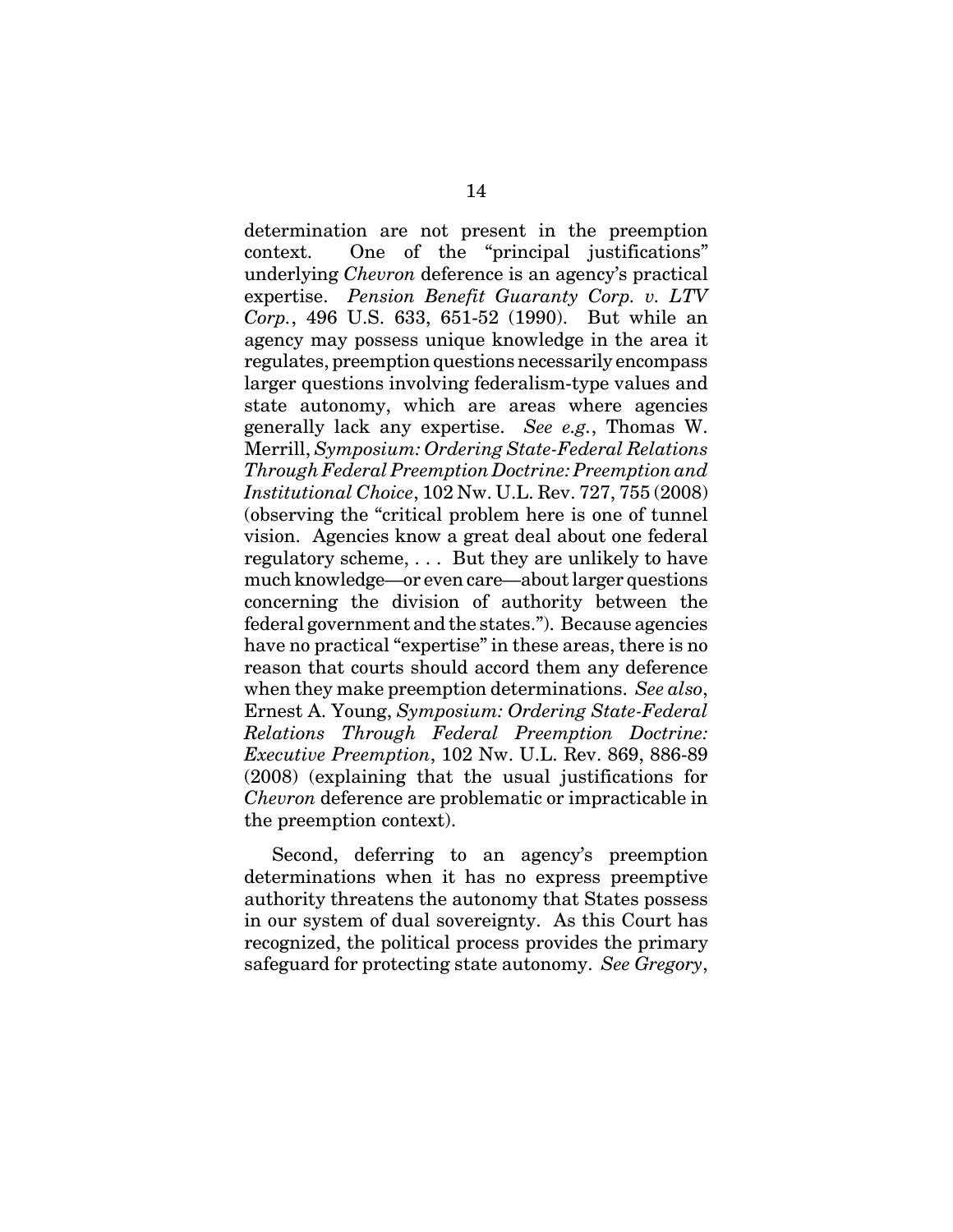501 U.S. at 464 (noting that the "Court in *Garcia* [*v. San Antonio Metropolitan Transit Authority*, 469 U.S. 528 (1985)] has left primarily to the political process the protection of the States against intrusive exercises of Congress' Commerce Clause powers"). States' interests have some protection through their representation in Congress. State autonomy also finds some protection in the inherent inertia present in the legislative enactment process. *See* Young, *Executive Preemption*, 102 Nw. L. Rev. at 876. Federal agency action provides neither of these protections, and agencies can easily sidestep them. As Professor Young correctly notes, agencies "have no mandate to represent state interests and possess strong countervailing incentives to maximize their own power and jurisdiction." *Id*. at 878. Justice Stevens similarly observed that, "Unlike Congress, administrative agencies are clearly not designed to represent the interests of States, yet with relative ease they can promulgate comprehensive and detailed regulations that have broad pre-emption ramifications for state law." *Geier v. American Honda Motor Company, Inc.*, 529 U.S. 861, 908 (2000) (Stevens, J., dissenting).

In addition to not representing state interests, there are also the related dangers that an agency will be biased in favor of exclusive federal control and that the agency will be "captured by the firms it regulates." Merrill, *Preemption and Institutional Choice*, 102 Nw. U.L. Rev. at 756. Significantly, allowing an agency to preempt state law under a general delegation of authority "could result in an agency possessing the authority to preempt nearly any relevant state law that makes a policy choice different from that made by the agency." Nina A. Mendelson, *Symposium: Ordering*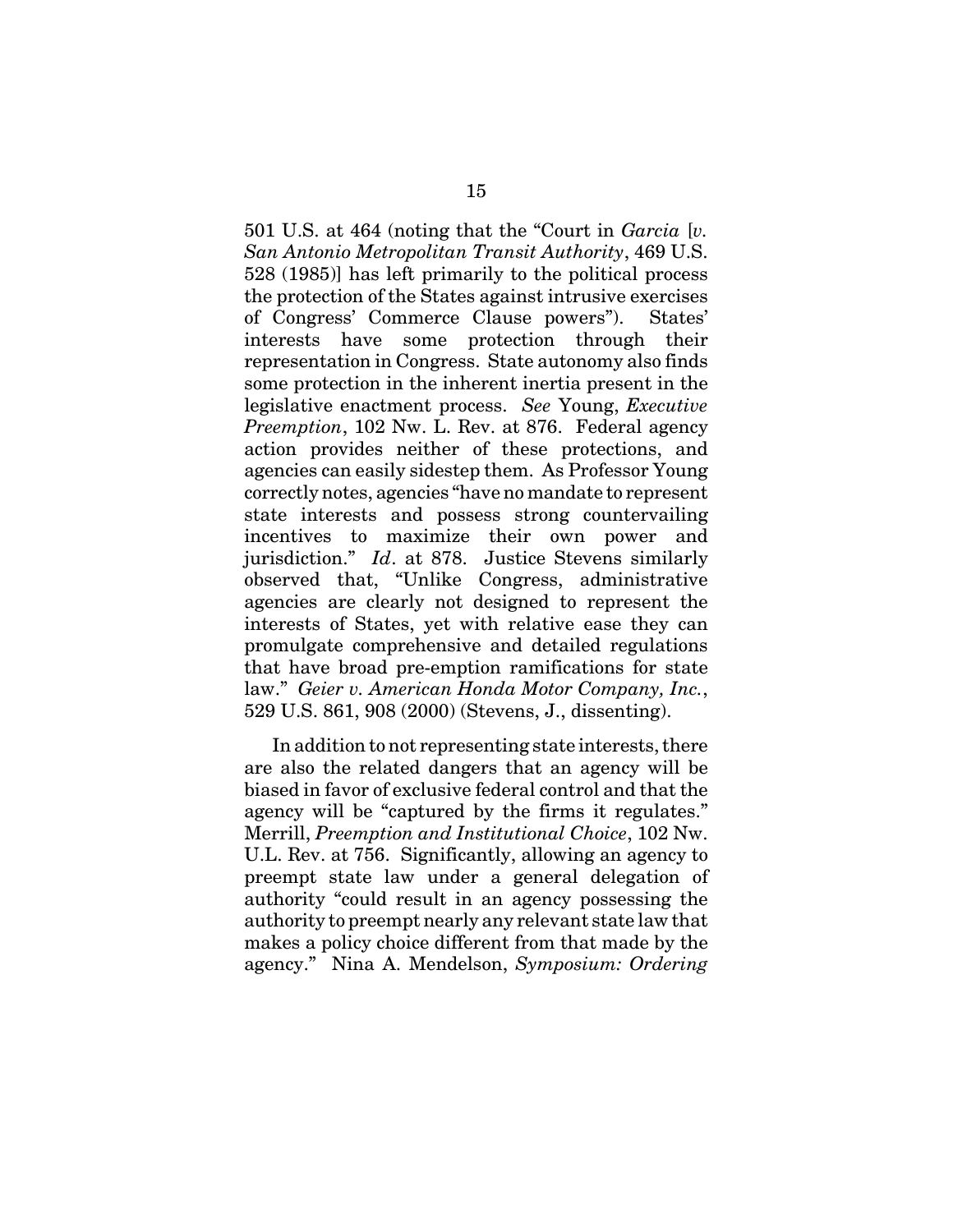*State-Federal Relations Through Federal Preemption Doctrine: A Presumption Against Agency Preemption*, 102 Nw. U.L. Rev. 695, 710 (2008). Congress should not be presumed to have given an agency such sweeping power through a delegation of general rulemaking authority. *Id*. at 716.

The fact that OPM made its preemption determination pursuant to notice-and-comment rulemaking does not change the analysis. While Congress has authorized some agencies to make preemptive determinations after notice-and-comment, *e.g.*, 47 U.S.C. § 253(d), it has not given OPM that authority. An agency cannot "bootstrap" itself into more power than Congress conferred upon it simply by cloaking its actions in the administrative process. *See Adams Fruit Co.*, 494 U.S. at 650.

4. This Court should also reject Coventry's characterization of OPM's rulemaking as simply interpreting a substantive provision. Coventry Br. at 47-50; *also* U.S. Br. at 21-23. Even OPM acknowledged it was making a preemption determination. *See* 5 C.F.R. § 890.106(h). OPM's regulation makes no secret that it intended to declare the preemptive scope of FEHBA; after stating that an insurance carrier's rights to subrogation and reimbursement "relate to" coverage and benefits, OPM stated: "These rights and responsibilities are therefore effective notwithstanding any state or local law, or any regulation issued thereunder, which relates to health insurance or plans." *Id*. The plain language of OPM's rule makes clear that OPM was going far beyond merely interpreting a substantive provision and was instead making a preemption determination.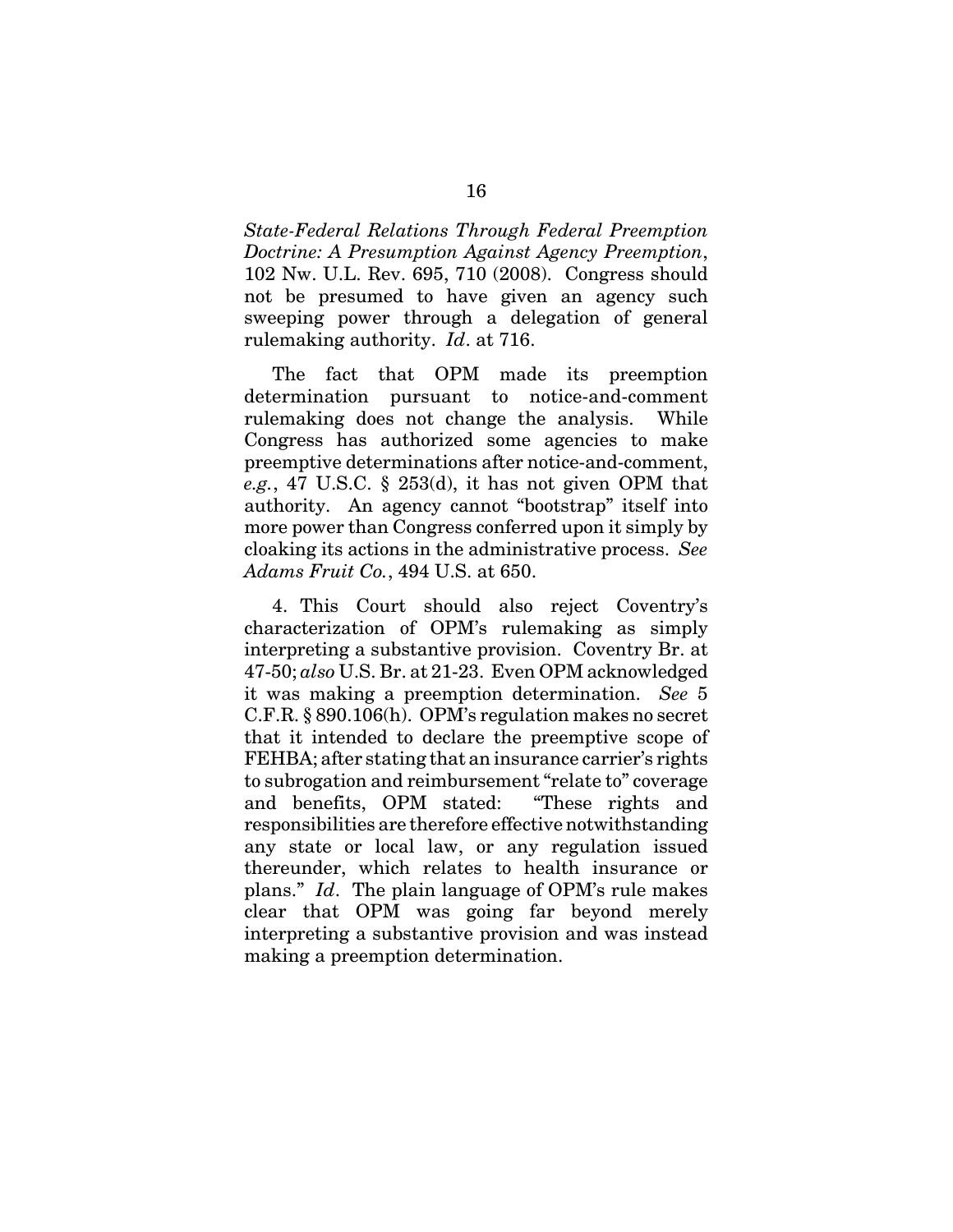For similar reasons, Coventry misplaces its reliance on *Smiley v. Citibank (South Dakota), N.A.*, 517 U.S. 735 (1996). *Smiley* recognized a distinction between an agency's authority to interpret a statute's substantive meaning and an agency's authority to decide whether a statute preempted state law. *Id*. at 744. *Smiley* assumed, albeit without deciding, that whereas agencies could interpret substantive statutory meaning, whether a statute was preemptive was a job for the courts. *Id*. If Coventry's view of *Smiley* is correct, then the distinction between substantive and preemptive regulations that *Smiley* assumed existed is illusory. Agencies can simply announce an "interpretation" of a statute and then declare that, based on its interpretation, its rule is "therefore effective notwithstanding any state or local law, or any regulation issued thereunder[.]" 5 C.F.R. § 890.106(h). If agencies are permitted to confer power upon themselves in this way, then no state law is safe from preemption, regardless of Congress's intent.

## **II. The Presumption Against Preemption Applies When Interpreting The Scope Of An Express Preemption Provision.**

1. Because preemption implicates federalism concerns and the States' sovereign responsibility to ensure the public health and safety of their citizens, this Court has adopted guiding principles to ensure that state laws are not cavalierly preempted. First, Congress's purpose is the "touchstone" in a preemption analysis. *Cipollone*, 505 U.S. at 516; *accord Altria Group Inc. v. Good*, 555 U.S. 70, 76 (2008). Second, this Court assumes that Congress did not intend to preempt state law unless that is Congress's "clear and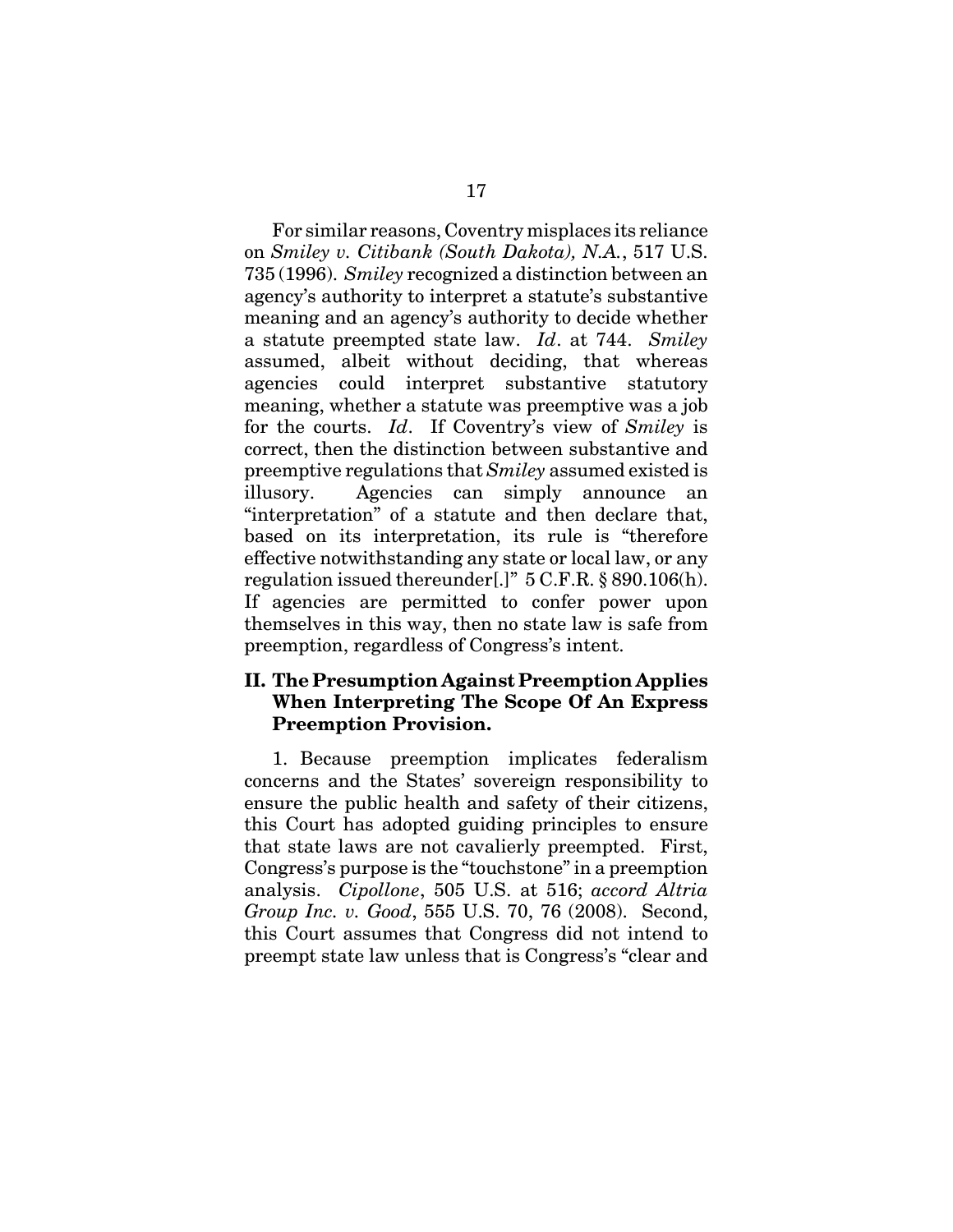manifest purpose." *Cipollone*, 505 U.S. at 516; *accord Altria Group Inc.*, 555 U.S. at 77. Additionally, when an express preemption provision is susceptible to more than one meaning, one that favors preemption and one that disfavors preemption, this Court accepts the meaning that disfavors preemption. *Altria Group Inc.*, 555 U.S. at 77 (citing *Bates v. Dow Agrosciences LLC*, 544 U.S. 431, 449 (2005)).

This Court has employed the presumption against preemption for sixty years. *See Rice v. Santa Fe Elevator Corp.*, 331 U.S. 218, 230 (1947). The principle underlying the presumption is the Court's "respect for the States as 'independent sovereigns in our federal system.'" *Wyeth*, 555 U.S. at 565 n.3 (quoting *Medtronic, Inc. v. Lohr*, 518 U.S. 470, 485 (1996)). The Court applies the presumption both out of concern for federalism and the States' historical "primacy" in regulating for health and safety. *Medtronic*, 518 U.S. at 485. The presumption also reflects the principle that "'[t]o give the state-displacing weight of federal law to mere congressional *ambiguity* would evade the very procedure for lawmaking on which *Garcia* relied to protect states' interests.' L. Tribe, American Constitutional Law § 6-25, p. 480 (2d ed. 1988)." *Gregory*, 501 U.S. at 464.

The Court has applied the presumption when addressing either express or implied preemption as well as the scope of preemption. *Altria Group, Inc.*, 555 U.S. at 77; *Medtronic,* 518 U.S. at 485. In light of these precedents, the Missouri Supreme Court properly applied the presumption against preemption to analyze FEHBA's ambiguous preemption clause.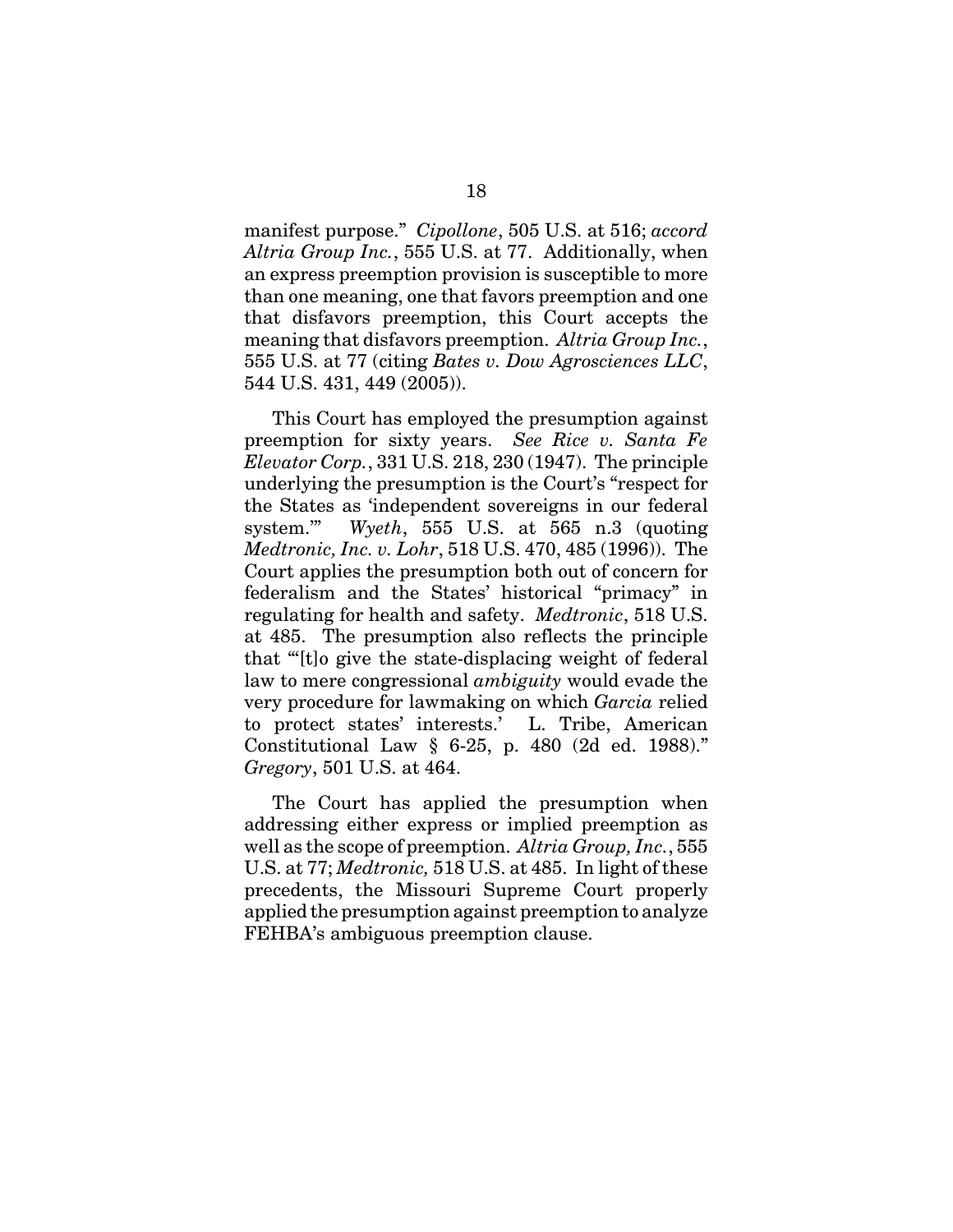2. Citing *Puerto Rico v. Franklin California Tax-Free Trust*, 136 S. Ct. 1938, 1946 (2016), Coventry argues that no presumption against preemption should apply when an express preemption clause is at issue and that Congress's preemptive scope should be discerned by focusing solely on the statutory text. *E.g.*, Coventry Br. at 36. That reasoning makes sense only when the preemption clause, as a matter of plain meaning, clearly applies in a given context. After all, if—as in *Franklin California Tax-Free Trust*—it is "clear and manifest" from the statute which state laws Congress intended to preempt, then there may be no need to employ other interpretive tools. But when the provision's language does not clearly resolve whether it applies, the presumption has a critical role to play.

As this Court has recognized, "Congress' enactment of a provision defining the pre-emptive reach of a statute implies that matters beyond that reach are not pre-empted." *Cipollone*, 505 U.S. at 517. Stated differently, a statute that expresses Congress's "clear and manifest" purpose to preempt some laws equally expresses Congress's "clear and manifest" intent not to preempt others. Given the States' interests in enforcing their police powers and statutes that have not been preempted, a presumption against preemption should apply when determining the scope of an express preemption clause. As Professor Young has noted, "[i]t is unclear why the presumption against preemption should 'dissolve' . . . when we move from the first question to the second—that is, why the same concerns for state autonomy that raise the interpretive bar to find *any* preemption should not also weigh against interpreting the *scope* of preemption too broadly." Ernest A. Young, *Article: "The Ordinary Diet of the*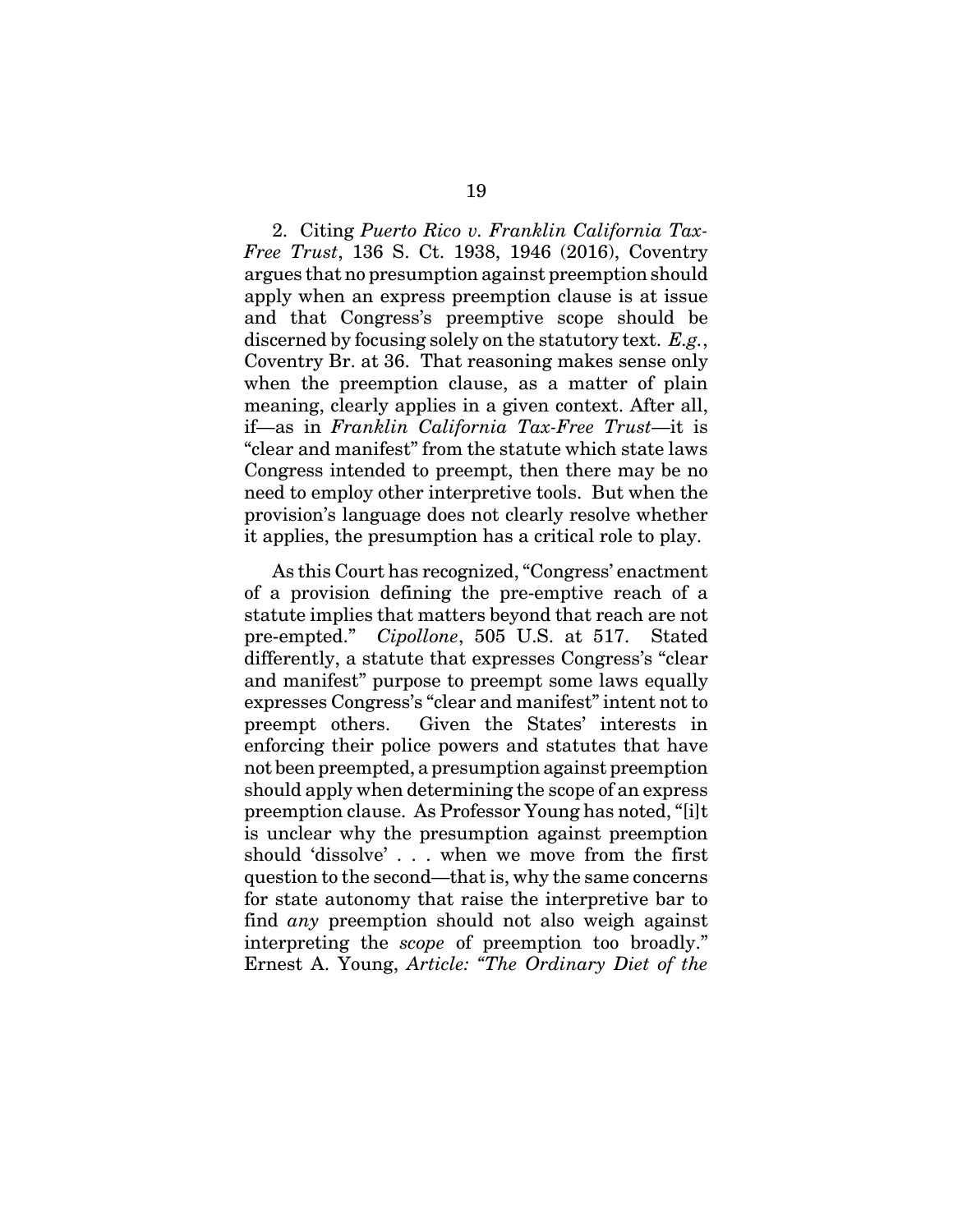## *Law": The Presumption Against Preemption in the Roberts Court*, 2011 Sup. Ct. Rev. 253, 272.

No one suggests that the presumption against preemption should apply *instead of* or to the exclusion of the statutory text. But it is wrong to assume that an express preemption clause is at odds with this Court's assumption that Congress does not intend to displace state law unless that is its clear and manifest intent. Rather, the presumption and the statutory text work together. For example, in *Cipollone*, the Court applied the presumption against preemption in conjunction with its interpretation of the statutory text. *See Cipollone*, 505 U.S. at 518, 522-23. Moreover, given that the courts have applied a presumption against preemption for six decades, it is reasonable to assume that Congress enacts legislation, including preemption provisions, with the understanding that courts will apply the presumption and if Congress wishes to make its intentions clear, it can do so. *See* Mendelson, *A Presumption Against Agency Preemption*, 102 N.w. U.L. Rev. at 708 ("Congress drafts legislation against the backdrop of the presumption against preemption, which has been a well-established canon of construction in judicial opinions for several decades. It is reasonable to think that legislative drafters would be aware of and attentive to the operation of such a canon.").

When the text of a preemption clause is ambiguous, Congress's intent is, by definition, not clear. In these instances, statutory text is not enough, and the Court must use other interpretive tools. With an ambiguous preemptive clause, it makes perfect sense to apply a presumption against preemption because the reason for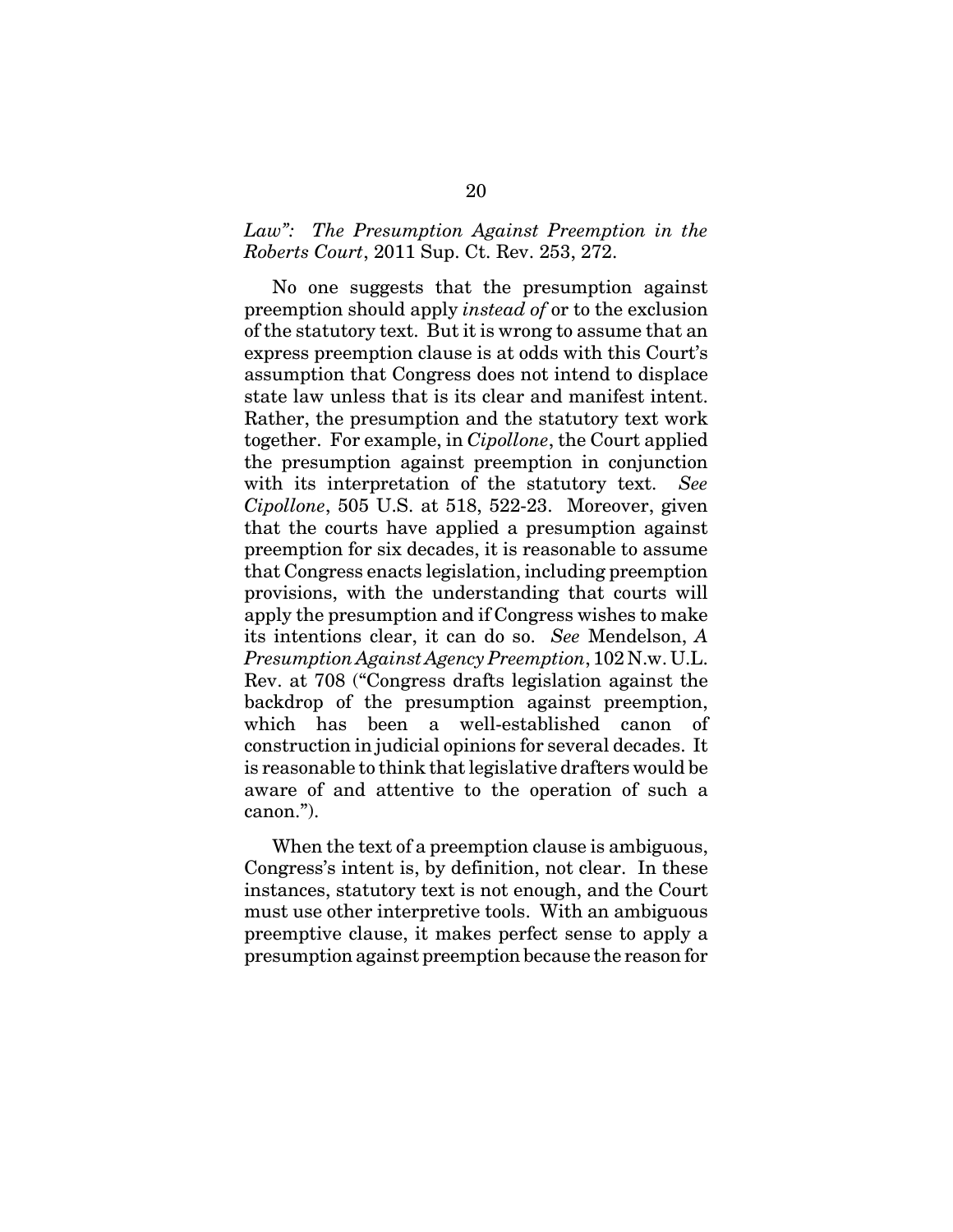not applying the presumption—that Congress's intent is clear and manifest—is inapplicable. When the reach of a preemption provision is ambiguous, the presumption against preemption aids courts in drawing the line in a way that honors federalism principles and respects the sovereignty that the States share with the federal government. That is why, "when the text of a pre-emption clause is susceptible of more than one plausible reading, courts ordinarily 'accept the reading that disfavors pre-emption.'" *Altria Group Inc.*, 555 U.S. at 77 (quoting *Bates*, 544 U.S. at 449).

3. This Court has already decided that FEHBA's preemption clause is ambiguous, and thus, it should interpret it in a manner that disfavors preemption. *Altria Group Inc.*, 555 U.S. at 77. In *McVeigh*, this Court observed that 5 U.S.C.  $\S$  8902(m)(1) was "a puzzling measure, open to more than one construction." 547 U.S. at 697. What is more, this Court made that statement in the context of a health insurance contract's reimbursement provision, the same type of provision at issue here. The Court noted that the reimbursement provision could be interpreted as a contract term that related to "coverage or benefits," in which case the provision would fall within the scope of FEHBA's preemption clause. *Id*. However, because a reimbursement claim typically comes "long after 'coverage' and 'benefits' questions have been resolved," the preemption provision could also be read as referring to the beneficiary's right to payment under the plan and not to the carrier's right to reimbursement. *Id*. The Court did not have to "choose between those plausible constructions" to decide the issue in *McVeigh*, but the highlighted ambiguity exists nonetheless. *Id*.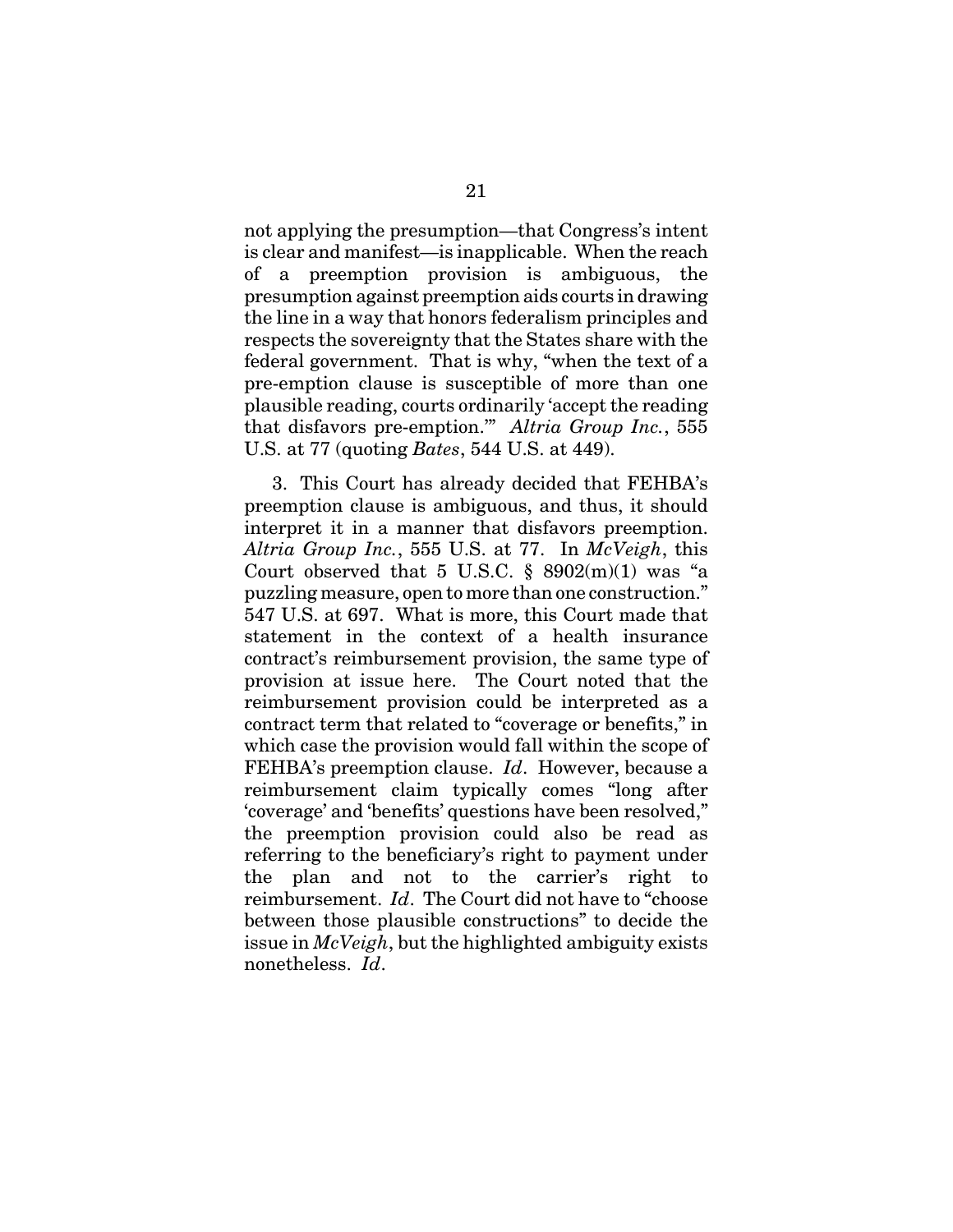In light of this Court's discussion in *McVeigh*, Coventry's assertion that FEHBA's preemption "statute speaks clearly" is mystifying. *See* Coventry Br. at 39. This Court has already said that the statute is "open to more than one construction," *McVeigh*, 547 U.S. at 697, and thus, it does not speak clearly. Coventry tries to fight this obvious conclusion by characterizing the Court's discussion as "dictum" and pointing out that the holding regarding jurisdiction was decided "[o]ver the dissent of four justices." Coventry Br. at 39-40. First, a decision "over the dissent of four justices" is a majority opinion and it is entitled to the same weight as any other majority opinion. Second, whether the majority's determination was dictum or not does not change that the Court found FEHBA's preemption provision ambiguous.

Because FEHBA's preemption provision is susceptible to more than one interpretation, courts should interpret FEHBA's preemption clause in a way that disfavors preemption. *Altria Group Inc.*, 555 U.S. at 77. The statute, properly construed, does not preempt Missouri's anti-subrogation law; and, as shown in § I, *supra*, OPM lacked the authority to adopt a rule saying otherwise. The Missouri Supreme Court was therefore correct both times it addressed this case.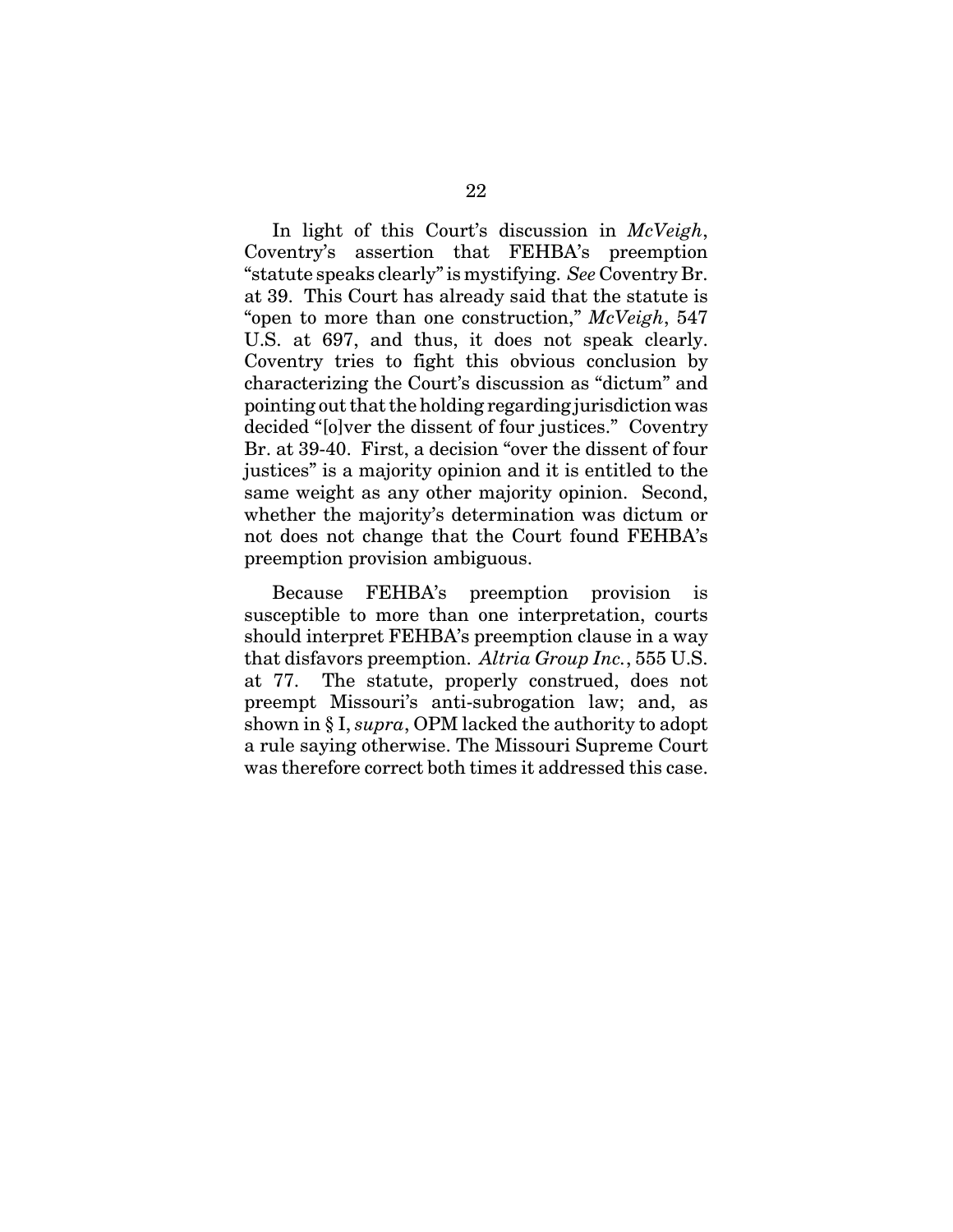# **CONCLUSION**

This Court should affirm the judgment below.

Respectfully submitted,

Timothy C. Fox Montana Attorney General Dale Schowengerdt Solicitor General *Counsel of Record* Matthew T. Cochenour Assistant Attorney General Montana Department of Justice 215 N. Sanders Street Helena, MT 59601 (406) 444-2026 DaleS@mt.gov mcochenour2@mt.gov

*Counsel for Amici States*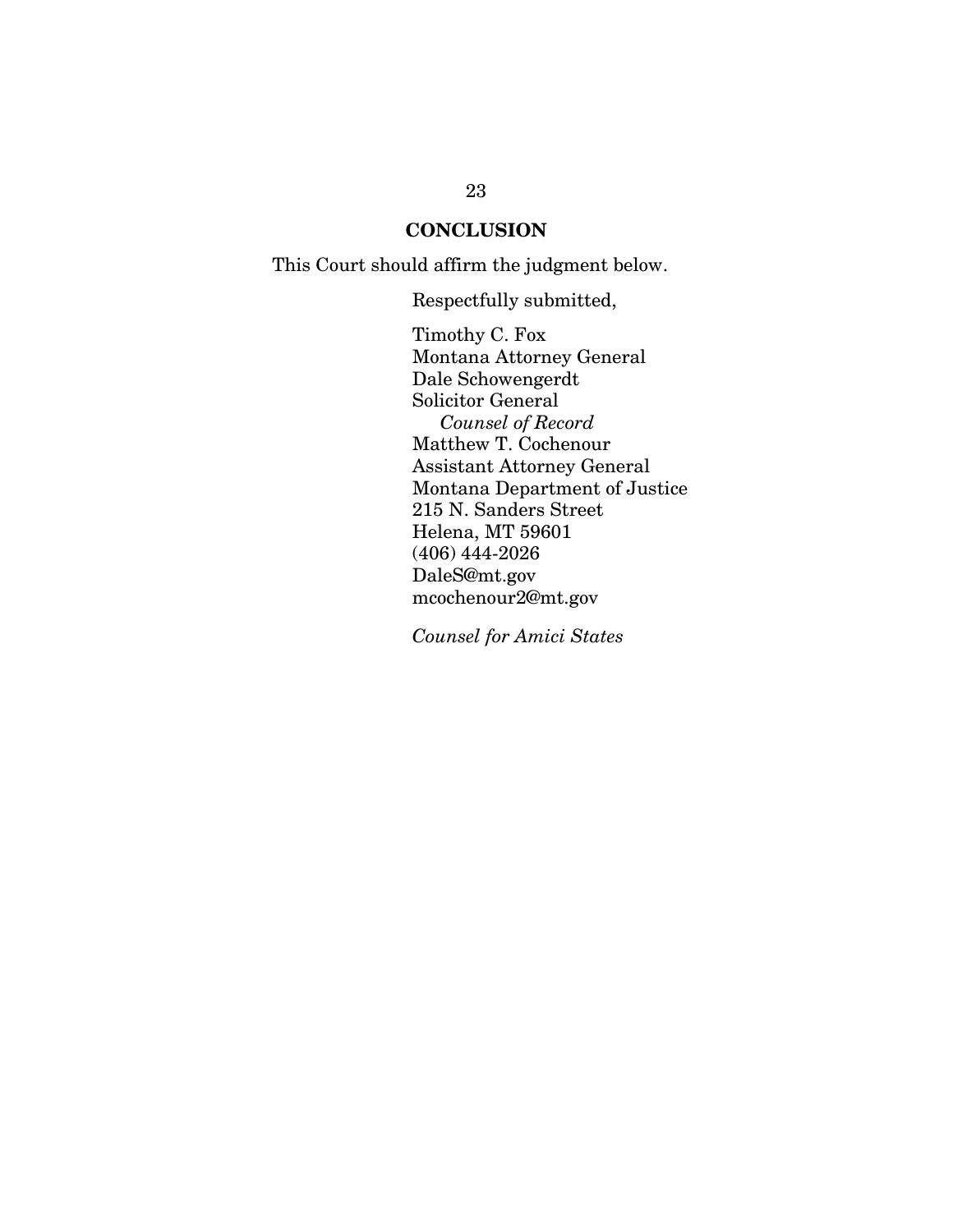#### ADDITIONAL COUNSEL

| Luther Strange          | <b>Bill Schuette</b>    |
|-------------------------|-------------------------|
| <b>Attorney General</b> | <b>Attorney General</b> |
| State of Alabama        | Sate of Michigan        |

Jahna Lindemuth Attorney General State of Alaska

Cynthia H. Coffman Attorney General State of Colorado

Lisa Madigan Attorney General State of Illinois

Curtis T. Hill, Jr. Attorney General State of Indiana

Tom Miller Attorney General State of Iowa

Derek Schmidt Attorney General State of Kansas

Jeff Landry Attorney General State of Louisiana Attorney General

Douglas J. Peterson Attorney General State of Nebraska

Adam Paul Laxalt Attorney General State of Nevada

Joseph A. Foster Attorney General State of New Hampshire

Michael DeWine Attorney General State of Ohio

Peter F. Kilmartin Attorney General State of Rhode Island

Alan Wilson Attorney General State of South Carolina

Marty J. Jackley Attorney General State of South Dakota